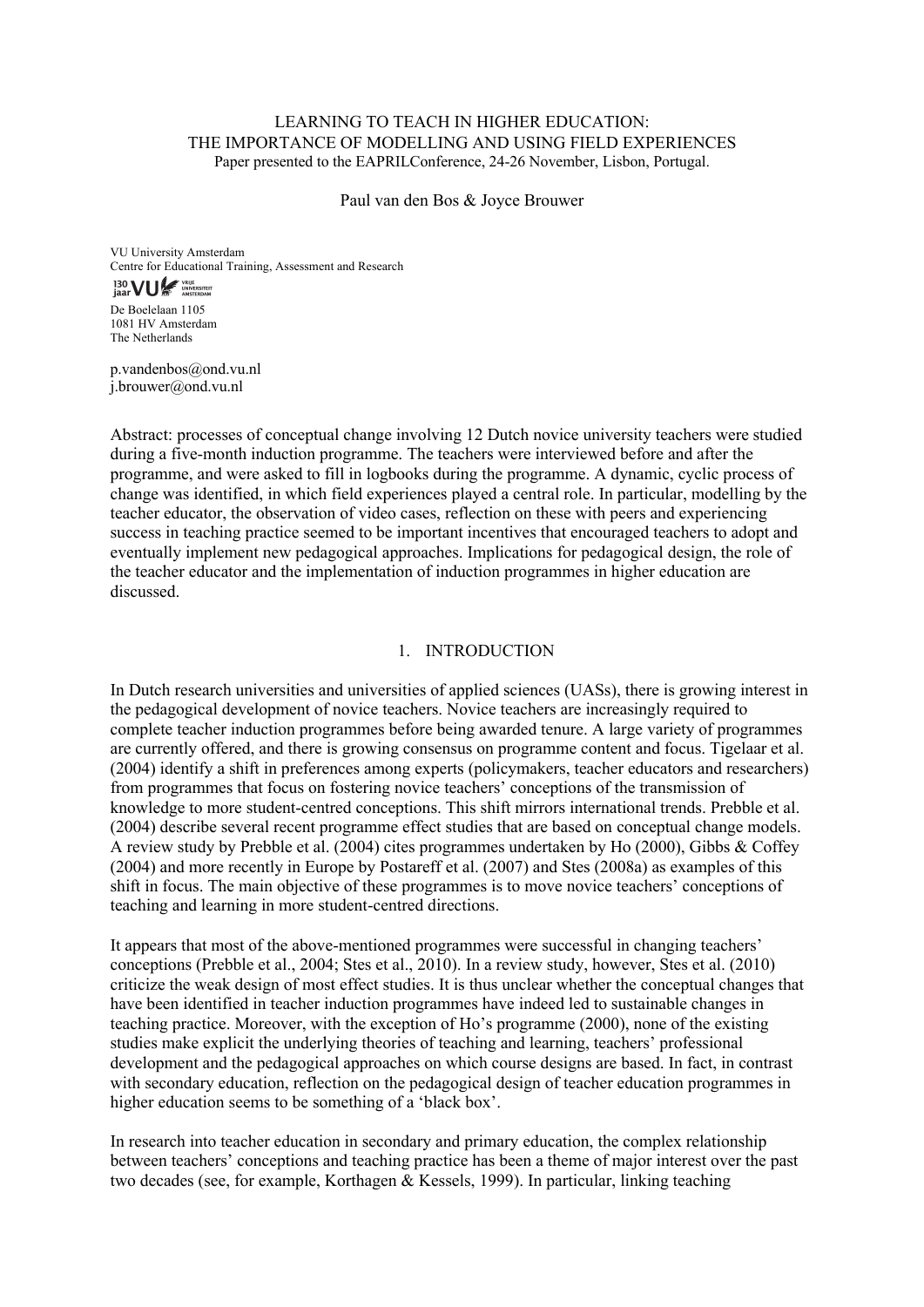conceptions to concrete field experiences is considered to be crucial for encouraging new and sustainable teaching behaviour. We think that results from this field of research could help us to develop a better understanding of the process of change, and a better underpinning of the pedagogical design of teacher education programmes in higher education.

In this article, we will focus on the results of a teacher induction programme in Dutch higher education for which we are teacher educators. We will attempt to connect the findings of this study with known pedagogical approaches in teacher education programmes in primary and secondary education. First, we will draw on general theories to discuss the process of conceptual change and the pedagogical approaches that can support this process. Second, we will describe our own study, which involved 12 participants in a teacher education programme at a Dutch UAS. We explain the form that the process of conceptual change took in this specific situation, and the pedagogical approaches that the novice teachers identified as being most effective. Finally, we discuss these findings in relation to the theories identified in the second section, and draw a number of conclusions regarding effective programme design for higher education.

## 2. RELATED LITERATURE

## 2.1. The process of conceptual change

We can see teacher's conceptions as the lens through which what happens in daily teaching practice is perceived and interpreted (Pratt, 1992). Two main perspectives emerge from the extensive literature on teachers' conceptions in higher education (see, for example, Samuelowicz & Bain, 1992 and 2001; Kember & Kwan, 2000; Trigwell et al. 1999). First, a teacher-centred, knowledge transmission perspective, in which teaching is seen as the imparting of information and the transmission of structured knowledge. From this perspective, a student learns by receiving information, and the acquisition of subject matter precedes practice. The teacher's role is to initiate and guide the learning process. The second perspective is a student-centred, learning facilitation perspective, in which the main concern is to facilitate students' learning activities and to promote understanding and intellectual development. From this perspective, the teacher creates an educational environment in which students are encouraged to process information themselves and make connections with their own experiences. Trigwell et al. (1999) argue that teaching from a student facilitation perspective promotes 'deep learning' rather than 'surface learning'.

In several studies (Tigelaar et al., 2004; Ho, 2000; Martin et al., 2000; Gibbs & Coffey, 2004), the shift from a teacher-centred to a student-centred conception is portrayed as a causal, linear process. It is generally assumed that to achieve change in teaching behaviour, teachers' conceptions must first be changed. Ho (2000), for example, used Strike & Posners' theory of conceptual change (Strike & Posner, 1992) to design a course for novice teachers at Hong Kong University. Strike and Posner researched 'conceptual change' among students of science education, and postulated a model that describes four conditions for change. The first condition for conceptual change is becoming aware of and dissatisfied with one's current conceptions. These are seen as 'misconceptions' that are contrasted with new, 'better' conceptions. The alternative conceptions have to be 'intelligible', 'plausible' and 'fruitful', which are the second, third and fourth conditions for conceptual change. In her teacher education programme, Ho used a method of creating cognitive dissonance to make novice teachers aware of the limited utility of teacher-centred conceptions. She subsequently tried to convince the novice teachers that the new student-centred conceptions were better and more useful in practice.

## 2.2. Questioning the causality of the conceptual change process

Like Ho (2000), Halliday & Soden (1998) used a cognitive restructuring model to construct a teacher education programme. They doubt the sustainability of the changes in beliefs and practices that seemed to result from their programme, however, due to the many influences in everyday practice that encourage novice teachers to follow traditional patterns. In a study of teachers in higher education, Murray & MacDonald (1997) discovered firm attachment to traditional practices. They suggest that it is difficult to develop new, adequate teaching strategies in the absence of support for novice teachers.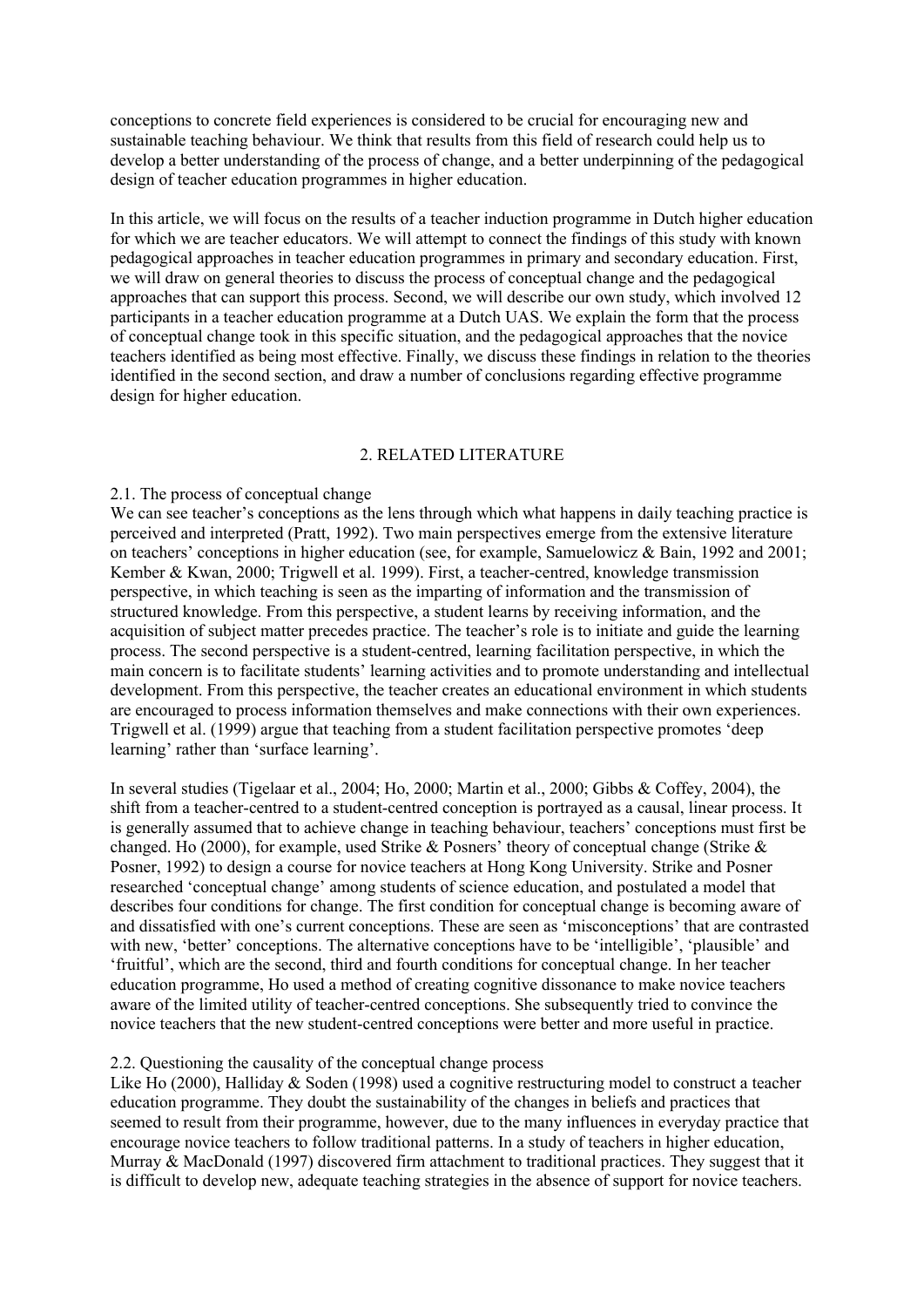Changing teachers' conceptions at a cognitive level therefore appears to be insufficient for achieving significant, permanent change in teaching practice. In research into teacher education in secondary and primary education, this phenomenon is known as 'praxis shock'. Zeichner & Tabachnik (1981) show how in the long term, the novel and progressive conceptions promoted in teacher induction programmes can be 'washed out' in the reality of teaching practice. One reason for this lack of transfer between teaching conceptions and teaching practice might lie in the discrepancy between the new student-centred conceptions that are being promoted and a more underlying, deeply-rooted image of what 'good' teaching consists of, which is built up over the teacher's learning history (Hollingsworth, 1989; Wubbels, 1992), and is often reinforced by institutional culture (Brouwer & Korthagen, 2005), peer pressure (Halliday & Soden,1998) and the outside world (parents, media, pub-talk). According to this image, 'good' teaching is associated with the teacher being an active transmitter and the student being a passive listener. Also students are not immediately enthusiastic when asked to 'do it themselves' (Woods, 1994).

The discrepancy between the student-centred conceptions that are promoted in modern teacher education and the often implicit, unconscious images of 'good' teaching may cause feelings of anxiety and stress (Wideen, Mayer-Smith & Moon, 1998). According to Oosterheert & Vermunt (2003), novice teachers can perceive the achievement of real change in teaching practice as an 'emotional risk'. For this reason, Pintrich et al., (1993) speak of 'hot' and 'cold' conceptual change, and stress that conceptual change is not an exclusively rational process. They emphasize how feelings of selfefficacy can play an important role as intermediating variables in the process of conceptual change, which requires an emotional, supportive learning environment that allows a novice teacher to experience success. Indeed, recent studies of teaching in higher education confirm the important role played by emotions and self-confidence (Postareff & Lindblom-Ylanne, 2009).

## 2.3 Questioning the linearity of the conceptual change process

Not only the causality of the conceptual change process, but also its linearity, has been questioned in the literature. Guskey (2002) claims that new experiences can often trigger new thinking, which means that experimenting with teaching practices can be a starting point for teachers to reconceptualise their own thinking about teaching and learning. Clarke & Hollingsworth (2002) and Korthagen & Kessels (1999) describe this learning process as an ongoing interaction between conceptions and daily practice through reflection. McAlpine & Weston (2000) describe a process of reflection-in-action, in which each novice teacher gradually builds up their own unique conceptions in a teaching context, with an emphasis on the personal relevance of learning. Put simply, for novice teachers, the utility of 'new' conceptions of teaching and learning must be 'proven to work' in educational practice and adjusted to fit their own personal contexts. Wubbels (1992) therefore points out that the 'fruitful' condition may well be the most crucial condition in Strike and Posner's conceptual change model. Novice teachers only integrate new conceptions into their personal frameworks when they have an actual, positive impact on daily practice and help them to achieve better results.

In their 'interconnected model of professional growth', Clarke & Hollingsworth (2002) draw together the above-mentioned elements – the linking of theory and practice, the role of reflection, experimentation in practice and experiencing success – in a more comprehensive model, in which teacher development is seen as a 'continuous interplay between beliefs and practice' (2002, p. 951). They identify four domains in which change can occur: the personal domain (knowledge, beliefs and attitudes); the external domain (for example, peer coaching or role modelling by the teacher educator); the domain of practice (professional experimentation); and the domain of consequence (salient outcomes). Change in the domain of practice can thus lead to change in the personal domain of knowledge, beliefs and attitudes. Reflection, meanwhile, functions as a mediating process. Zwart, Wubbels, Bergen and Bolhuis (2007) illustrate how teacher learning can start in each domain: changing conceptions, external stimuli such as peer coaching, experimentation in daily practice and experiencing success.

## 2.4. Research questions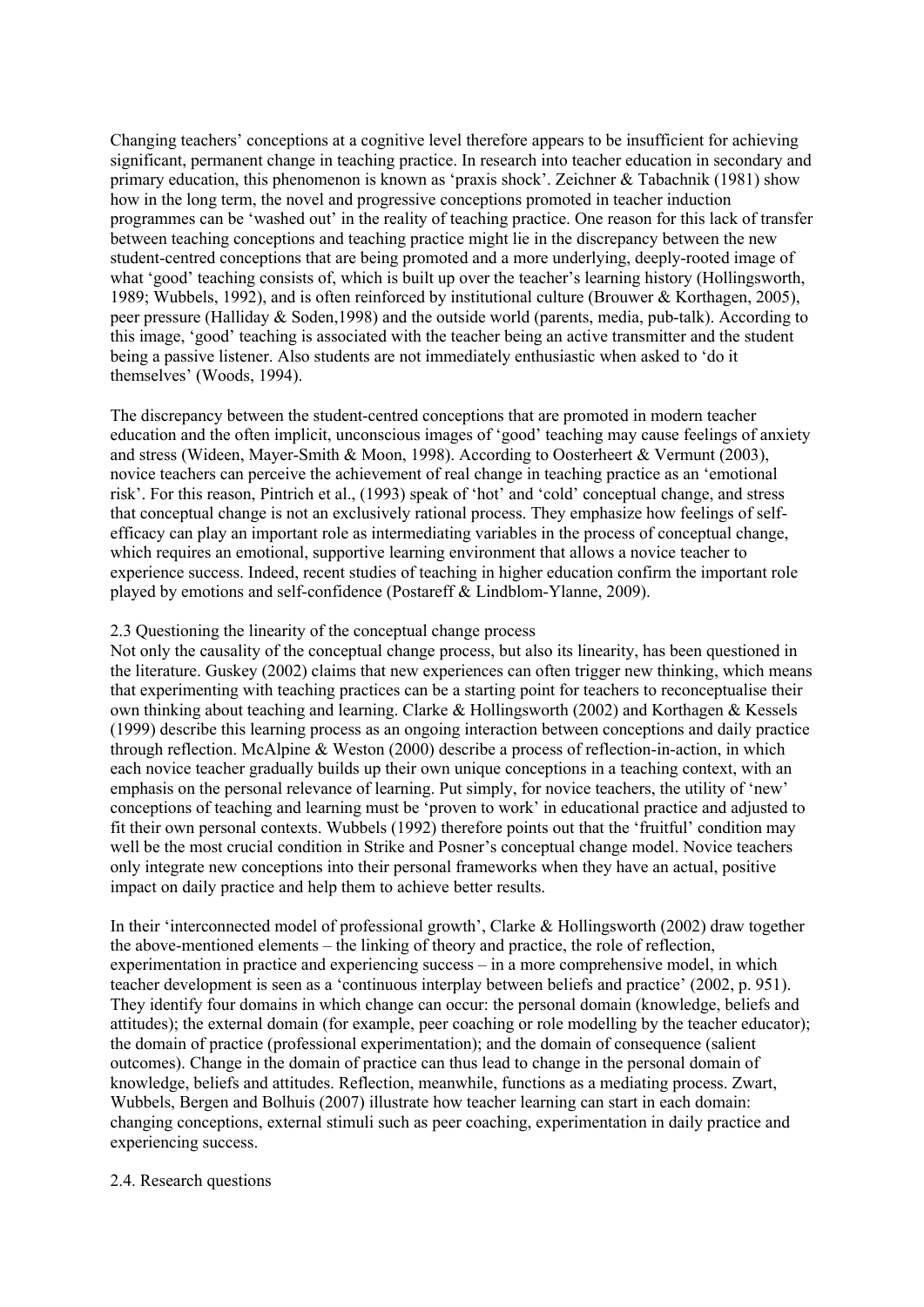Changing teaching practices requires courage on the part of teachers. Continuing with old habits may well feel safer than running the risk of 'class disorder' (Wubbels, 1992). Teachers in higher education may find it as difficult as those teaching at the primary and secondary levels to really change their teaching practices, even when they have been exposed to student-centred teaching conceptions. Novice teachers thus have to be encouraged to genuinely experiment with and reflect on new approaches in their own practice, and be supported in their efforts, with the hope that experiencing success will encourage them to continue with these new approaches later on.

Having been teacher educators in higher education for some years, we have tried to improve the pedagogical design of our own five-month programme, so as to maximize the chance that the conceptual changes and short-term changes in practice that we encourage in our participants will be sustained in the longer term. The choices that we made regarding the pedagogical design of the programme partly grew out of our own successful experience as teacher educators. In addition, we were inspired by the above-mentioned literature on teacher education in primary and secondary education. In our programme, novice teachers are actively encouraged to experiment with all sorts of teaching techniques in their personal teaching practice, videotape the results, bring the tapes to the course meetings and discuss them with their peers. We try to create a constructive, safe learning environment, and we pay a lot of attention to role modelling by the teacher educator.

In this study, we undertook a detailed examination of how the process of change occurred among our novice teachers, and how the participants evaluated the various pedagogical approaches. The theories outlined above helped us to interpret the results, fine-tune the pedagogical design of our own programme and to formulate more general guiding principles for building teacher education programmes in higher education.

### Our research questions were:

1. Which forms did the process of conceptual change in our programme take, and which programme characteristics did novice teachers consider most helpful, in terms of improving their practice? 2. Which programme characteristics did the participants consider to have most facilitated this change? 3. Which programme characteristics should be taken into account more generally in the pedagogical design of teacher induction programmes in higher education?

#### 3. THE STUDY

### 3.1. Context

We studied the process of conceptual change in two of our course groups between September 2008 and January 2009. The 12 participants were all teachers in their first, second or third years in various Dutch UASs. In a UAS, the primary task for members of staff is to teach students in a variety of contexts: lectures, seminars, individual and group tutoring, workshops, and so forth. The teachers participating in our programme already had some teaching experience, and had experimented with teaching techniques and applying pedagogical principles in their own practice. UAS teachers exercise a certain degree of autonomy when designing and teaching their courses. Our respondents saw being an effective teacher as a matter of high importance. Most of them were motivated to attend the programme, which aimed to develop their student-centred conceptions and make their teaching practice more stimulating. The programme lasted around five months (12 ECs).

In the 12-EC programme, the novice teachers worked on three competence tests. The first related to the application of effective and stimulating pedagogical strategies. The second test related to tutoring individual students and group work. The third and most demanding test focused on course design and assessment. Over the five-month period, we held 28 three-hour course meetings, during which a wide variety of learning activities took place. In addition to discussing theory relating to course design, assessment and learning processes, a great deal of time was spent on carrying out and videotaping teaching activities and discussing the results in the course group. Furthermore, in all course meetings,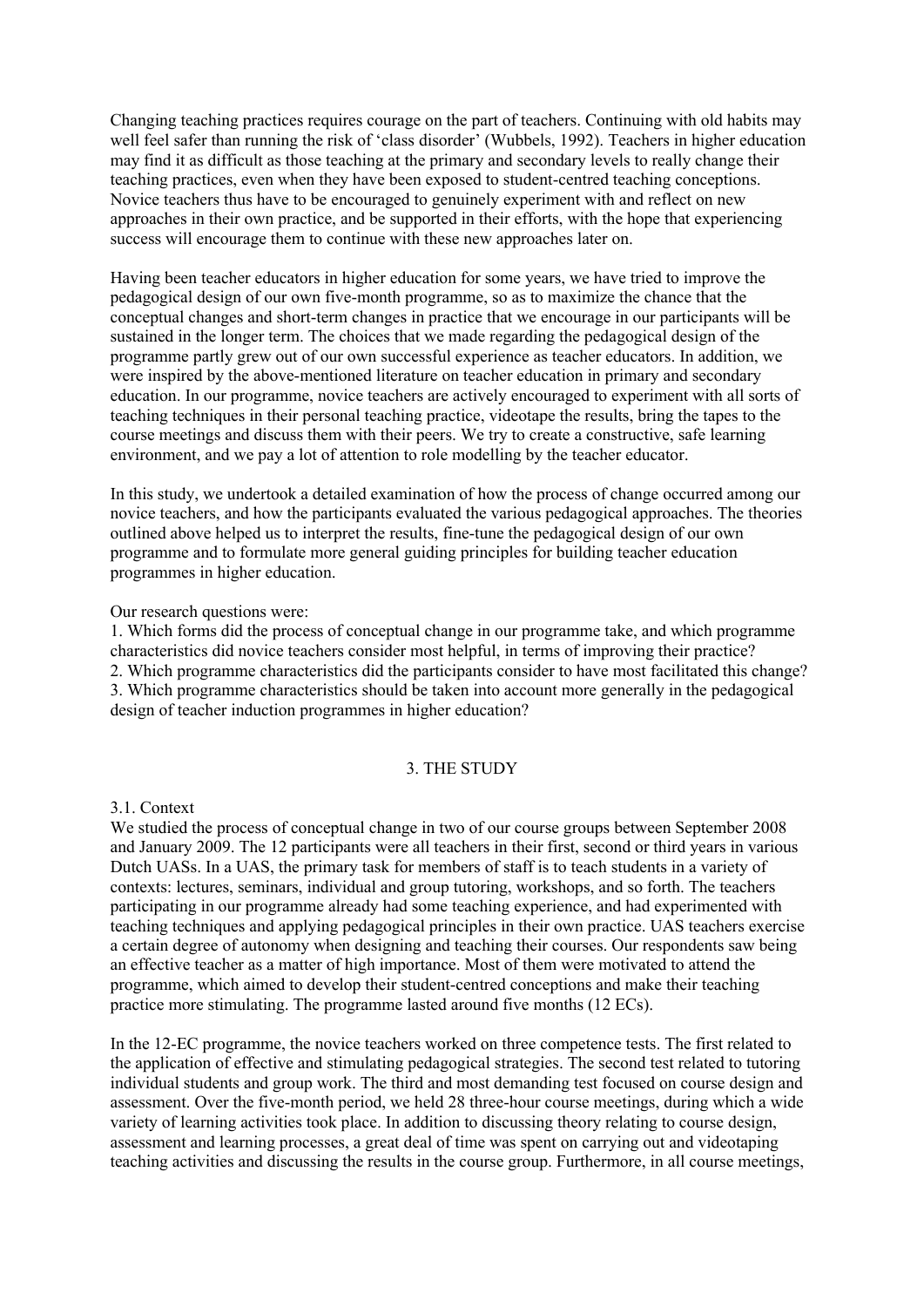the teacher educators' activities and the pedagogical principles applied were made explicit and discussed extensively.

## 3.2. Respondents

The first course group consisted of 11 teachers of different disciplines from the same UAS. The second group consisted of 14 novice teachers from different UASs. Prior to the first course meeting, we sent an e-mail to all 25 teachers that invited them to take part in our research. As we wanted to carry out a mainly qualitative study, our research group was limited to six or seven participants from each course group. The 13 teachers who responded first – six teachers from the first course group and seven from the second – were invited to take part in the study. These 13 teachers represented different disciplines, and differed in the amount of teaching experience they had and the kinds of training they had undertaken. The characteristics of our respondents are displayed in Table 1.

## Table 1 -

One of the respondents (respondent no. 1) had to be removed from the research group, due to having an excessive workload and not being able to participate fully in the research.

## 3.3. Data collection

We carried out a pre-test one week prior to the start of the programme, three interviews by e-mail during the programme period, and a post-test one week after the programme had finished. We used three instruments: a standardized 'Approaches to Teaching Inventory' (ATI) questionnaire (Trigwell & Prosser, 2004); a semi structured 'dilemma instrument'; and digital logbooks in which the teachers wrote their reports.

The ATI is an instrument that is widely used in higher education to describe approaches to teaching. It is a validated questionnaire with 22 items that represent two separate dimensions: information transmission and teacher-centred (ITTF) and conceptual change and student-focused (CCSF). We used the Flemish version, which had been translated and validated by Stes (2008b). Given its widespread use at the international level, we intended to use the ATI as a reference for our study. As producing ATI scores for just 12 participants would not be very meaningful, however, as a backup, the ATI was also completed by 127 of the participants' colleagues from nine of our course groups, between September 2008 and July 2010.

For the dilemma instrument, we drew on the extensive literature on teacher conceptions (see, for example, Samuelowicz & Bain, 2001; Kember & Kwan, 2000; Trigwell et al., 1999). We selected the nine most frequently-mentioned themes: motivation, teacher control, educational aims, the starting point of learning, linking theory and practice, the importance of interaction, assessment, taking student characteristics into account and programme design (See Figure 1).

## Figure  $1 -$

The dilemma instrument was used to determine whether, and in which ways, teachers changed their minds about the selected themes. Before and after attending the course, each teacher was asked to take a position on the nine dilemmas, which were presented as seven-point Likert scales. An example of a scale is presented in Figure 2.

## Figure  $2 -$

In this instrument, the polarity of the nine scales was randomly alternated. Each teacher was asked to take a position on the seven-point scale by 'thinking aloud'. In this way, we were able to gather quantitative data using the ATI, while we used the dilemma instrument to gather quantitative and qualitative about teachers' conceptions both before and after participating in the programme.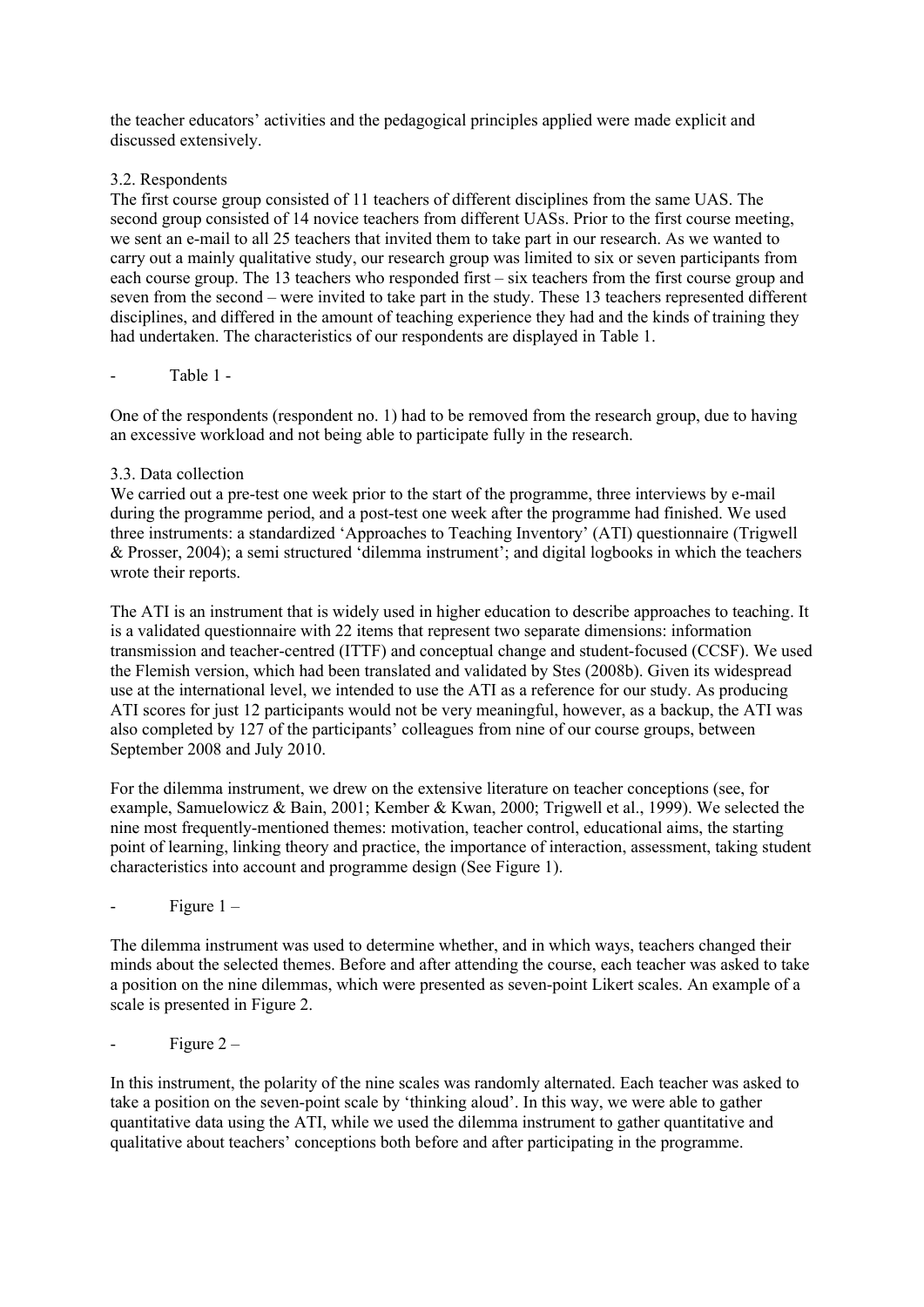At three moments during the course, the participants were asked to answer the following questions by e-mail (digital logbook):

- 1. Has there been any change in your thinking about teaching and learning?
- 2. Have you actually already changed things in your own practice?
- 3. Has there been any change in your self-confidence as a teacher?
- 4. For 1 to 3: which programme characteristics were supportive and which were unhelpful?

### 3.4. Data analysis

The results of the ATI were analysed statistically using SPSS. For 139 teachers, we studied the scores for the ITTF and SCCF dimensions and the difference between the pre-test and post-test scores. We compared these scores with the measurements made by Stes (2008a) in a study of novice teachers participating in a teacher education programme at Antwerp University (a research university) that is comparable to ours in terms of length and focus.

The dilemma instrument provided quantitative as well as qualitative information about the changes experienced by the teachers. We calculated means and mean differences between pre-test and post-test scores. The 'think aloud sessions' relating to the nine dilemmas were recorded and transcribed. Due to the fact that the position on the seven-point scale for the pre-test and the post-test could be coloured by a response shift bias (Howard, 1980), afterwards, the teachers were explicitly asked to identify the dilemmas that they had really changed their opinions on. Both researchers independently analysed the transcripts on these changed conceptions. Only those reported changes on which both researchers agreed were taken into account.

The digital logbooks were based on open-ended questions, and provided additional unstructured information about the changes that the teachers reported, and about which programme characteristics they considered to be supportive or unhelpful. A phenomenographic research method (Marton, 1986) was used to categorize the data from the digital logbooks. The following procedure was used to analyse these data:

1. The text fragments were selected and sorted. Only those text fragments that were relevant to the main questions were selected: A. which new insights have you gained? B. What have you really already changed in practice? C. How did gaining these new insights help you? E. What helped you to increase your self-confidence? F. Which course elements did you consider to be obstructive? and G. other doubts or remarks. Question D (did you experience any change in your self-confidence as a teacher?) was answered positively by all 12 teachers and needed no further analysis.

In the first instance, in a study session, both researchers read the transcribed text for each question and determined together which categories could be identified in the material. Following this, both researchers independently assigned text fragments from the raw material to the categories. Only a 70% match was reached, which we considered to be insufficient. Apparently, while sorting the text fragments, the two researchers had interpreted the categories differently. Furthermore, the raw text included statements that contained more than one concept. In a new study session, the text fragments were reduced to single statements. For example, the statement, *'I identify better with the student's role and I have a better understanding of the differences between the students'* was split into separate statements*: 'identify better with the student's role'* and *'better understanding of differences between students'*. In the end, we identified 398 single statements (A. 85, B. 89, C. 97, E. 72, F. 44 and G. 11).

2. The creation of categories. The statements were written down on small cards. For each main question, both researchers independently studied and sorted the statements, created suitable categories and assigned the statements to the categories. When it came to grouping the statements, on the whole, there was a match of approximately 95% between the researchers.

3. Discussion and reaching consensus. In a study session, both sets of categories were clarified and discussed by the two researchers. A shared set of categories was created on the basis of consensus.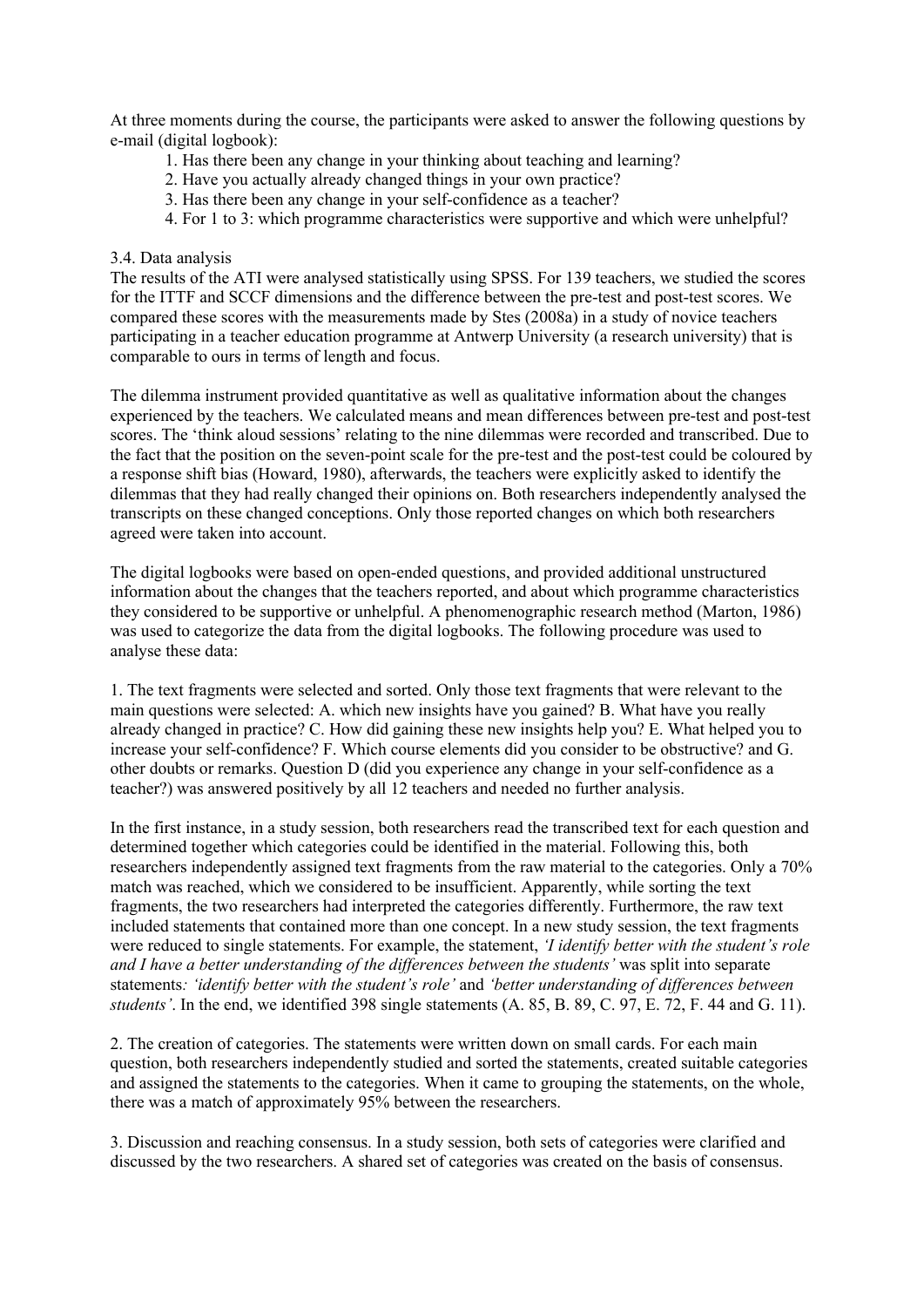## 4. THE RESULTS

4.1.Teachers' initial conceptions when embarking on the programme

Table 2 shows the results of the student-centred (SCCF) and the information transmission (ITTF) dimensions of the ATI: the mean and standard deviation of the pre-test and the post-test, the mean difference between the pre-test and post-test scores for our research group  $(N=12)$ , the backup group from which they originate  $(N=139)$  and a comparable research group from the study by Stes (2008b)  $(N=20)$ .

The scores for both the SCCF and ITTF dimensions for the 12 teachers and the reference group all lie between 3.2 and 3.5. Compared to Stes' results, however, in our research group and the reference group, the student-centred orientation is relatively high: our group's pre-test level is as high as the post-test level for Stes' group. One should note that Stes' research group consisted of teachers from a research university, whereas our teachers originate from a UAS. It is not possible to compare Stes' results with ours for the ITTF dimension, due to the fact that the alpha for the ITTF scale in Stes' study was too low. The Cronbach's alphas for the SCCF dimension pre-test, SCCF post-test, ITTF pre-test and ITTF post-test in our reference group are 0.82, 0.77, 0.74 and 0.75 respectively.

The mean scores for the nine dilemmas are shown in Table 3. From these data, it is also clear that our participants adopted a fairly student-centred stance with respect to Dilemmas 1, 2, 3, 6 and 9:

Dilemma 1), the teacher as motivator:

*'I really think that motivating is the teacher's task. The teacher must be able to teach so engagingly that students like coming to the lectures' (Teacher 2, before the programme).*

Dilemma 2), student activity:

*'I took over Insurance Law from a colleague. He used to just cover content; for three hours, just covering content rapidly, sheet by sheet! It makes the lecture very boring' (T4, before).* Dilemma 6), interaction is essential:

*'In my experience, it is necessary to have interaction between teacher and student. Apparently our UAS students aren't able to understand the content independently. In such circumstances, interaction is necessary' (T8, before).*

Dilemma 9), customized programmes:

*'A standard programme? No, that would be suitable for standard students, but we haven't got many of them!' (T9, before).*

The relatively high score on vocational competences (Dilemma 3) can be explained by the vocational orientation of the students and teachers at a UAS.

The scores for Dilemma 4 (using students' experiences) relate to a key dilemma for teachers: they really want to connect with students' experiences, but basic concepts have to be presented first*. 'So I try as much as possible to build on the basic knowledge they already possess, or should possess. And when that appears to be problematic I really want to repeat it once more … it's both, really. Students' experiences are important, but the basic concepts are important too. I take a middle position' (T5, before).* 

The scores for Dilemmas 5, 7 and 8 reflect a somewhat more teacher-centred and subject-centred stance: the teacher transmitting theory and offering examples, assessment procedures that are essentially meant to define and safeguard the grade level, and addressing the subject knowledge prescribed in the curriculum.

Dilemma 5), student can link theory and practice:

*'Even after 14 years of practical experience, it is still difficult for me to give practical examples in an exciting way when I am teaching. It's already difficult, so I don't expect students to be able to do it already' (T4, before).*  Dilemma 7), assessment: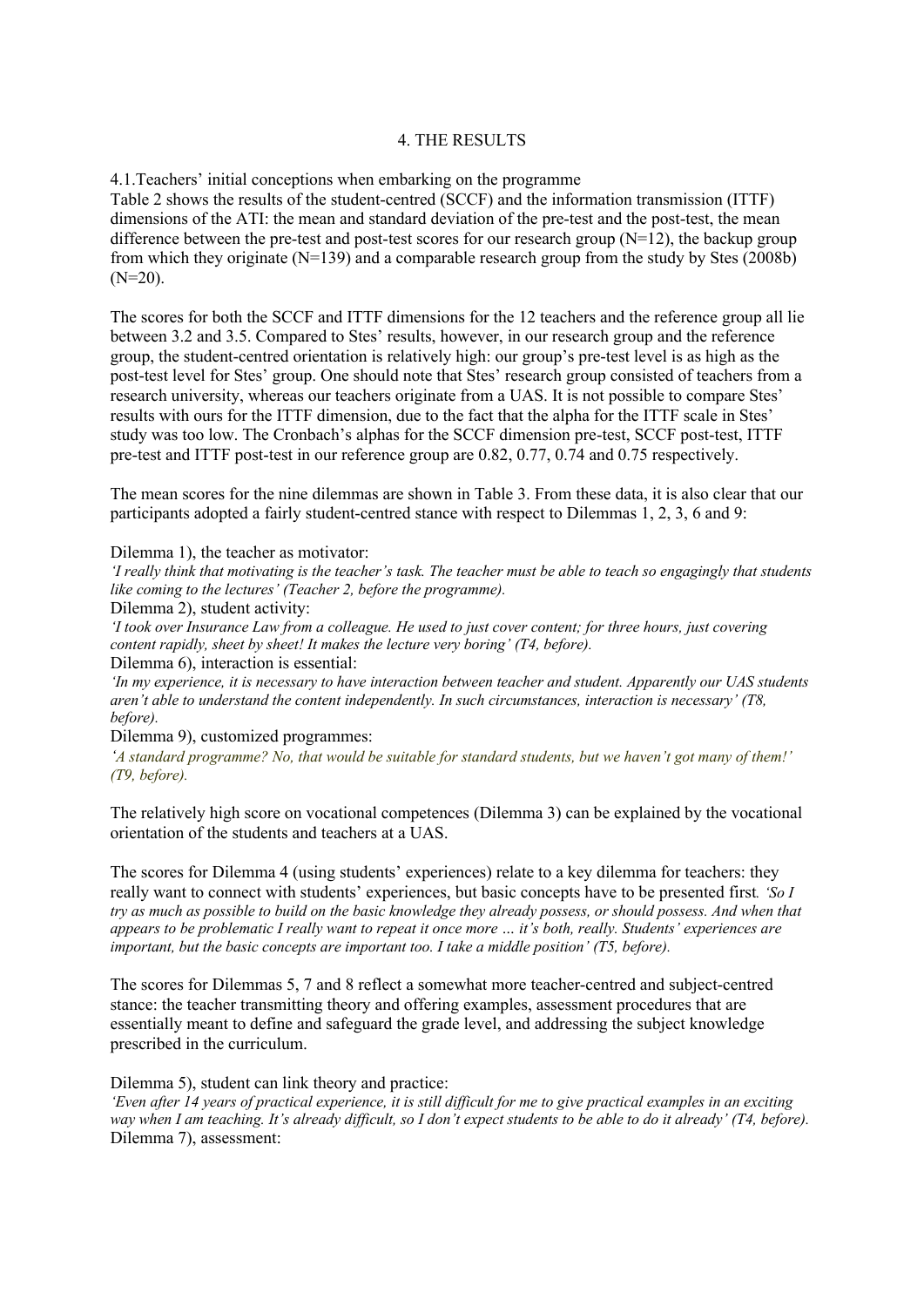*'Sometimes you're assessing and at that same moment, you're providing feedback, even when the answer is correct. In that way, there is always feedback in assessment. But in the end, the aim is to achieve the grade level. Assessment is not intended to stimulate learning. That's a side effect' (T9, before).*

Dilemma 8), focused on students' questions:

*'Yes, but never all the way through. In the end, it's your responsibility as a teacher to make sure that everything is covered. But you have to build in some room for stimulation, encouraging the students to offer some input themselves' (T7, before).* 

*'You choose to work in education because you want to learn something about it. I really think you should take students' interests and concerns into account, but having some prescribed subject matter is part of that as well. It is still a bit of both' (T2, before).*

*In summary, when it came to our research group's starting position, our novice teachers were quite student-centred with respect to some aspects: motivating students, teaching for vocational competences, promoting student activity, teacher-student interaction and taking students' characteristics into account. On the other hand, the teacher's role in transmitting knowledge, safeguarding a certain grade level, and the importance of covering the subject knowledge prescribed by the curriculum revealed a more teacher- and subject-centred stance.*

### 4.2. Which changes occurred?

Tables 2, 3 and 4 show the differences between the pre-test and post-test scores. In the ATI (Table 2), the backup group (which included our 12 participants) shows a significant change for the SCCF dimension, which means that even more so than previously, the teachers were able to underline the importance of promoting learning for understanding, student-teacher discussion and discussion among students. The ITTF dimension shows a relatively small (insignificant) decrease. Table 3 shows the quantitative differences between the pre-test and post-test scores for the nine dilemmas. Table 4 shows the difference between the pre-test and post-test scores, as explicitly described by the participants in the interviews. The dilemmas for which most change was reported (five or more of the participants) were those relating to assessment (Dilemma 7), interaction (Dilemma 6) and student activity (Dilemma 2).

Most of the teachers – seven in total – changed their opinions on the role of assessment. Assessment should play a greater role in the teaching process (Dilemma 7):*'I learned a lot about assessment. I now say that assessment is meant to support the learning process' (T2, after the programme).* Furthermore, after the course, five teachers were more convinced about the importance and effectiveness of stimulating student activity (Dilemma 2): *'I really think that you can expect more of students than I previously assumed. You can expect them to start studying the content and you can ask this from them. Before, I thought they just*  wouldn't do it' (T5, after); 'That's right, when I actually look at my old way of teaching, it was just 'slamming *in' the content. Now I would choose to let the students be active, so they become familiar with the content. Not covering content just for the sake of covering it, so to speak, but so that you can see for yourself that the student is active. This does indeed require different teaching techniques' (T3, after).*

Five teachers reported that they now thought that interaction was more important (Dilemma 7): *'I learned how very productive interaction can be' (T6, after); 'Interaction means that you discuss, discussing means that you think, that you are busy and that the grey matter up there starts moving and … that's satisfying in any case. Yes, my view on learning really changed a lot on this' (T4, after).* 

Tables 5 and 6 show the changes reported in the digital logbooks. The new insights that were reported by the teachers (Table 5) are consistent with the pre-test and post-test results: the importance of assessment as an instrument for controlling the learning processes, and the need to promote student activity and to take students' characteristics into account. Moreover, the logbooks show that in particular, having a better understanding of learning processes in general (A.2.1.) helps teachers to become more aware of their own roles and to better focus their actions. In particular, eight teachers regarded the concept of student activity (A.2.2) as an eye-opener: *'the student has to cover the course material, not the teacher' (T12).*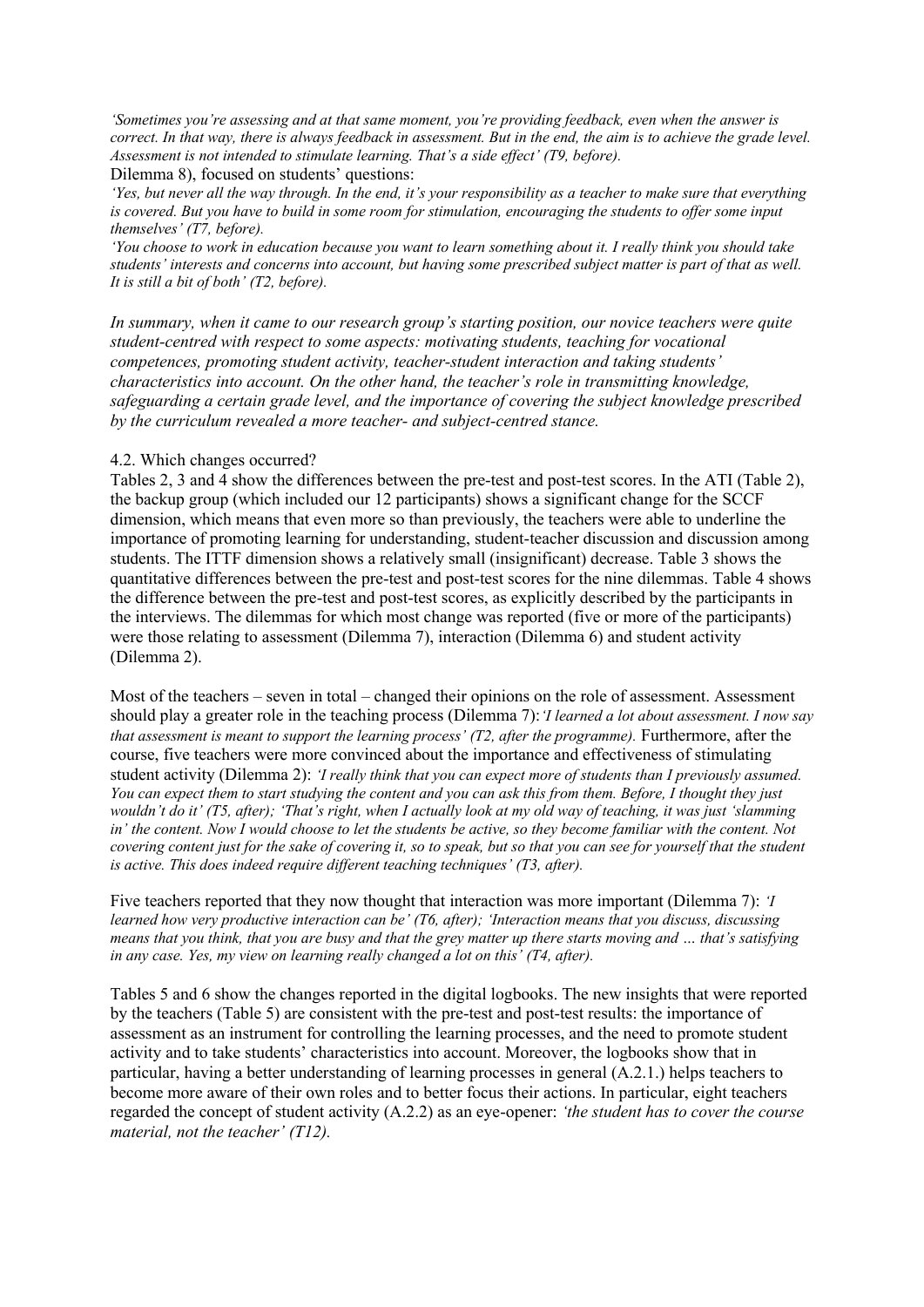As a consequence, the teachers reported that in practice, they were reflecting more on teaching processes and teaching in a more focused way (Table 6). All 12 teachers reported that they had already tried out new teaching techniques and expanded their repertoires. This item was mentioned 32 times across the three logbooks.

What did not change? Namely, neither the scores for our 12 teachers nor those for their 127 colleagues in the backup group changed with respect to the ITTF dimension, and the teachers did not change their minds with regard to Dilemmas 4 and 8. This highlights one of the core issues faced by teachers: while factors such as connecting with students, stimulating them, using interactive methods and taking their questions and concerns into account are important, imparting basic knowledge, safeguarding a certain grade level and covering the content are at least equally important. Teacher 4 expressed this feeling very well: *'I do think students' questions and concerns aren't that important. I think that they are important for the way you pass the content on, but not for the content that has to be taught' (T4).*

*In summary: prior to the programme, most teachers had already revealed student-centred conceptions. After the programme, these conceptions had deepened. The teachers were more aware of why and how they should use teaching techniques that would promote active learning and more interaction, of the need to resist the urge to cover all of the content, the importance of using more formative assessment forms, and the need to better prepare and organize their lectures and tutorials. What did not change was their conception of the importance of imparting basic knowledge and safeguarding a certain grade level.*

4.3. Which course activities were most helpful when it came to changing conceptions and practices? See Table 7. The teachers clearly thought that the examples that were demonstrated and discussed during the course meetings were very instructive. One reason for this was that modelling by the teacher educator and the course's 'mirror' function helped the teachers to experience what it was like to be students ('*learning as a student: acting and experiencing',* T11), and to better understand the consequences of teachers' actions. Partly for the same reason, observing and discussing their own video cases or those of colleagues was considered to be instructive, because it demonstrated how teaching behaviour works in practice. Discussion in the course group was an important aspect of observing the video cases, and seven teachers explicitly mentioned that sharing general experiences had been instructive. Likewise, experiencing success in practice also helped the teachers to answer the 'what really works?' question, and motivated the teachers to carry on: it '*gives you more confidence*' (T11).

*In summary, observing and experiencing (good) practice, experimenting with teaching techniques in practice, experiencing success and discussing experiences with teacher educators and colleagues helped the teachers to personalize and better understand the process of teaching and learning. Seeing and feeling 'what really works' appeared to be important.*

4.4. What was considered to be helpful when it came to gaining self-confidence? See Table 8. All of the teachers reported a change relating to their self-confidence. Due to the fact that self-confidence is seen as an important condition for willingness to change in the conceptual change literature, we explicitly asked teachers what they thought had helped them to gain self-confidence. In accordance with Table 7, experiencing good practice and sharing experiences were considered to be important. In particular, receiving positive feedback from peers or the teacher educator in the context of the course meetings and experiencing success in practice were thought to be very helpful. In addition, feeling competent was mentioned as important; '*a successful lesson doesn't just 'happen' to me anymore. I am more satisfied about what I try out and what works out, because I have more insight and a better grip on what I'm doing'* (T11).

*In short: feeling that one is competent, that it 'can be done', and having a positive, supportive programme environment were particularly important factors in helping teachers to gain confidence.*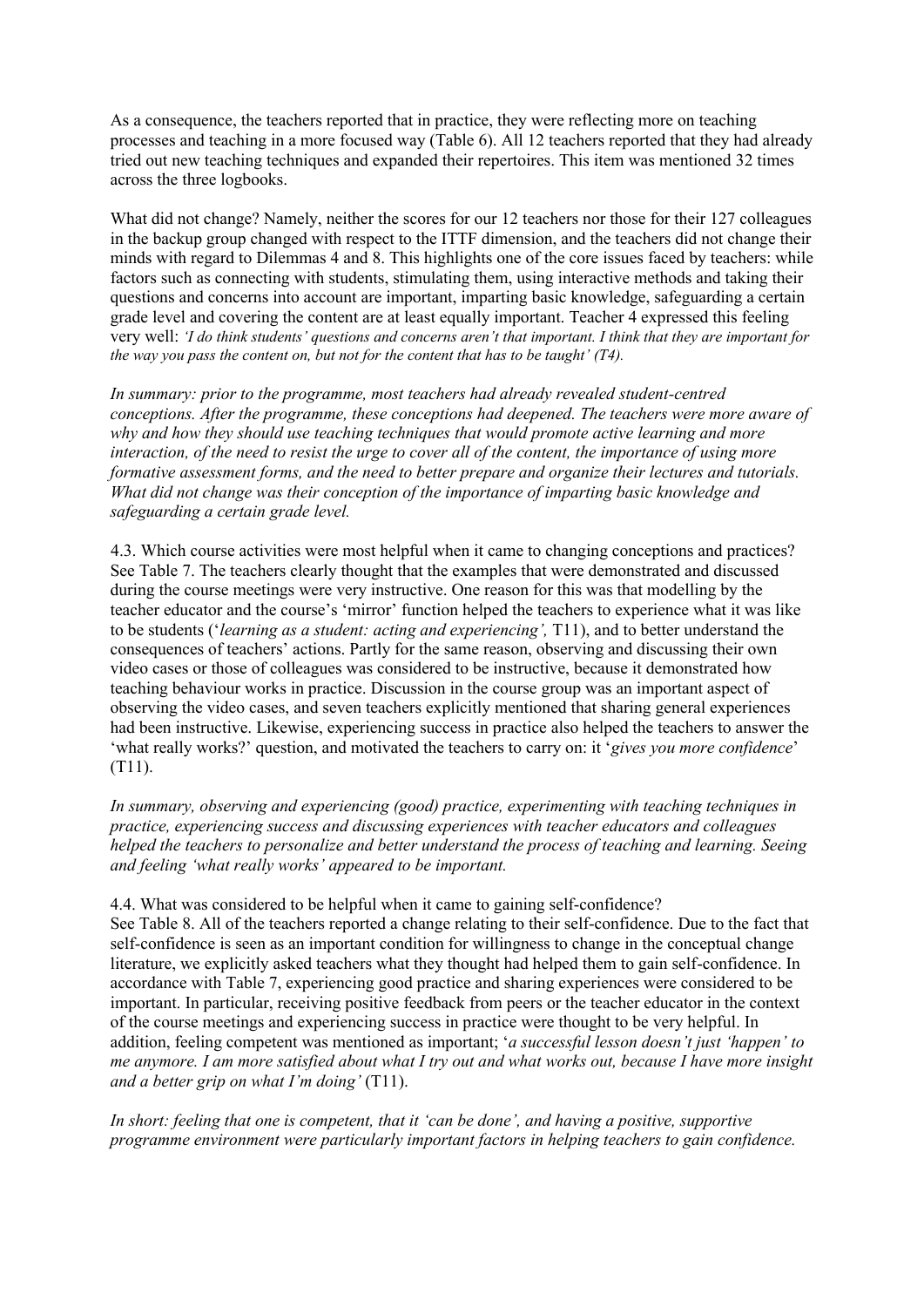4.5. Which programme characteristics were considered to be obstructive, and were there other doubts or remarks?

See Table 9. Institutional obstacles and some personal aspects were reported to be the most important obstructive elements. Curricular constraints became more manifest, which was mainly due to the teachers' changing conceptions of the function and place of assessment in their courses. Furthermore, some teachers felt discouraged by the contrast between the newly-developed conceptions and the difficultly of implementing them.

## 5. CONCLUSIONS AND DISCUSSION

In this section, we first discuss the process of conceptual change experienced by our respondents and relate this to the literature. Second, we discuss the consequences for practice.

Prior to participating in the programme, most of our teachers had already shown that they had studentcentred perspectives on key issues: the importance of the teacher's role in motivating their students, teaching for vocational competences, promoting student activity, the importance of teacher-student interaction and taking student characteristics into account. After the programme, some of these conceptions were further deepened: in particular, the possibility of using assessment to guide and support the learning process was reported to be an eye-opener. Furthermore, the teachers reported being more strongly inclined to promote student activity. Above all, according to the teachers, the programme helped them to better understand the process of teaching and learning. They were more aware of why and how they should use more active teaching techniques and promote more interaction, the need to resist the urge to cover all of the content, and the importance of using more formative assessment forms. In addition, the programme provided some tools to help them to better prepare and organize their lectures and tutorials. Some teachers had already changed their teaching practice in these ways during the programme: they started to use more active teaching techniques, and to organize and prepare their lessons in a more purposeful and decisive manner.

This appears to suggest that the first condition formulated in Strike and Posner's (1992) theory of conceptual change – dissatisfaction with the status quo – is easily met. Most teachers really want to change a situation in which the teacher is 'doing all the work' and the students are passive. The same is true for the second and third conditions; the alternative has to be intelligible and plausible before a teacher will adopt it (*'in the lessons, students have to get active themselves; it is not my job to entertain them' (T11)).* Almost all teachers reported attempting to get their students more involved.

At the same time, the teachers' conceptions regarding the role of the teacher in transmitting knowledge, safeguarding a certain grade level and the importance of covering the subject matter did not seem to change a great deal. It appears that for our teachers, the way in which a subject could be transmitted, but not the subject matter itself, was up for discussion. In their study of teachers in a Dutch UAS, Van Driel et al. (1997) had a similar finding: the participants' conceptions relating to the importance of transmitting a fixed amount of subject matter did not change, but the conceptions about the way in which this had to be done and, in particular, the relations with the students, changed significantly.

It is clear that having participated in the programme, most teachers showed a better understanding of how they should engage their students. Equipped with some basic tools, they started to experiment in practice and find out how 'it really could be done'. This 'how to' question was considered to be very important during the programme. The novice teachers thought that the following incentives were particularly helpful when trying to answer the 'how to' question:

a) Experiencing good practice, particularly the teaching methods demonstrated by the teacher educator. By attending the course meetings and encountering many different pedagogical techniques and approaches, the participants found out what it was like to be a student and a teacher simultaneously. Modelling by the teacher educator and the subsequent reflection on what was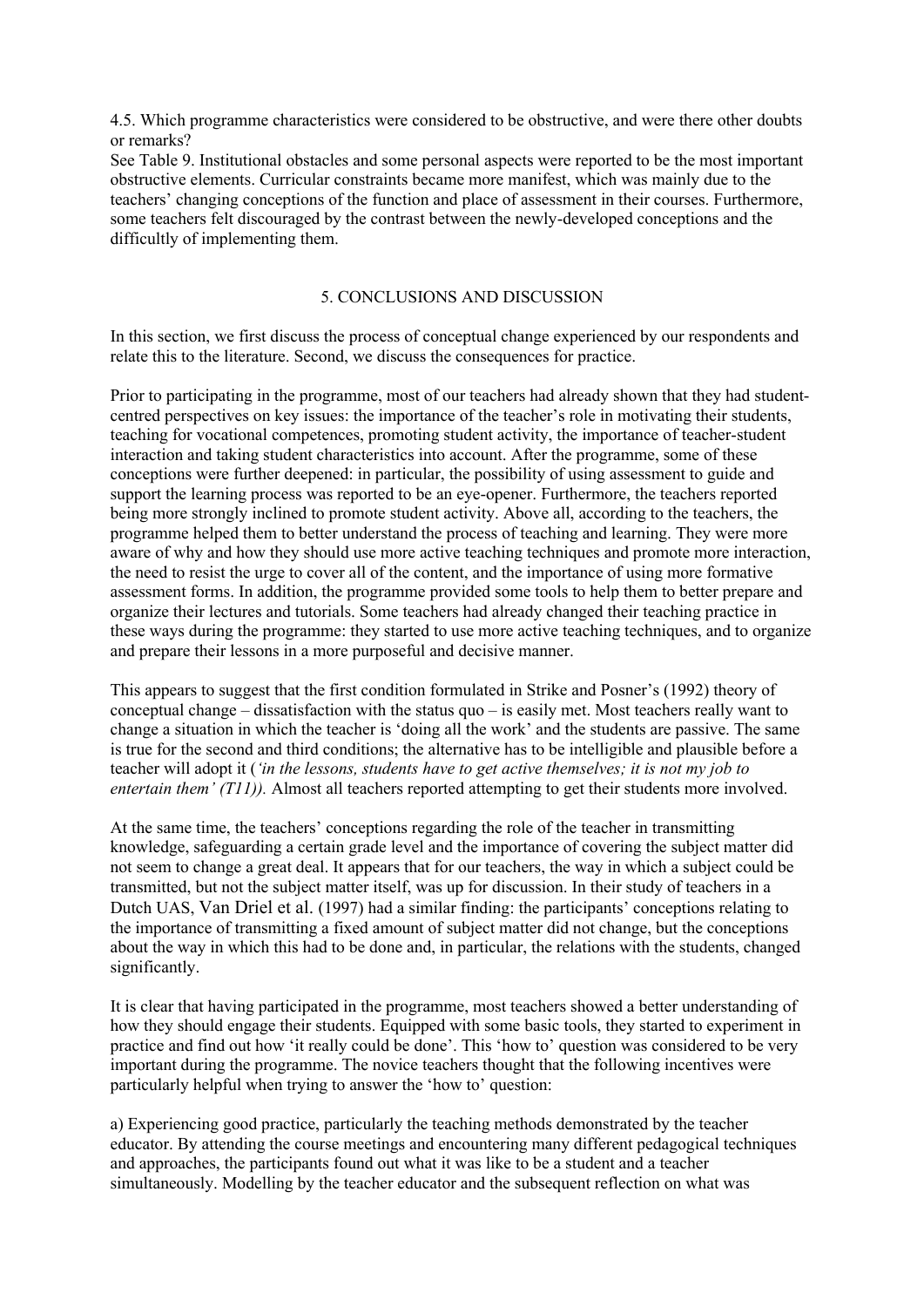demonstrated appear to have been very effective. It has recently been recognized that modelling plays an important role in teacher education (Lunenberg et al. 2007). How to use the 'dual' role of novice teachers as an important principle for constructing teacher education programmes is also an issue that is raised by Korthagen et al. (2006).

b) Observing and discussing examples of peers (video cases). The process of watching the video cases and discussing peers' practices was mentioned as having been very instructive. Although not all of these videos feature good practice, identification, personal relevance and being able to draw parallels with one's own personal situation were all factors that made this a powerful pedagogical method, and perhaps one that is more credible than good written examples; *'observing video cases of peers. The others aren't perfect either, thank goodness!'(T8).* Clarke and Hollingsworth (2002) also recommend using video cases on the grounds that they can contextualize and personalize teaching and teacher development.

c) Experimenting in practice and experiencing success. Most of the teachers experimented with many different pedagogical techniques: group work, more interaction, quizzes, using assignments to provoke more self-study, and so forth. This proved to be very stimulating and encouraging when the techniques resulted in more engaged students, better learning results or more teaching pleasure. Even observing positive results in the peer video sessions seemed to have a motivational effect. Experiencing good practice in the course meetings, observing and discussing the video cases and experiencing success all underline the importance of making new conceptions of teaching personally relevant. Experimentation helps a teacher to 'fit' the conceptions promoted into a personal framework. Only when things work well in practice will a teacher genuinely adopt a theory. Korthagen et al. (2006) point out that systematically reflecting on these experiences in one-to-one supervision sessions makes the process even more effective.

Apart from these three principles, the learning environment also seems to play an important role. We explicitly asked the teachers what had helped them to gain more confidence as teachers. A feeling of competence, the sense that it 'can be done' and having a positive, supportive programme environment were all mentioned as important factors. This underlines that just experimenting and trying things out in practice is not enough to become a better teacher. Positive and relevant feedback is needed to obtain a sense of competence and the motivation to keep experimenting after the course has finished.

In the context of the programme, the learning principles – experiencing, observing, trying out and discussing – were used at different moments and in different sequences, and all of these elements seemed to be important. There seems to be a continuing process of aligning concrete teaching experiences ('how it can be done') with teaching conceptions ('how it should be done'). In this respect, the 'interconnected model of personal growth' (Clarke & Hollingsworth, 2002) offers a useful framework for interpreting our research results. It shows a dynamic process of experimentation, discussion and reflection, in which theory and practice come together and in which teaching conceptions gradually depart from a somewhat abstract level and become integrated in teaching behaviour.

### Implications for practice

In our experience as teacher educators in higher education, teachers tend to be highly motivated to better engage their students and achieve improved learning outcomes and higher levels of understanding. It is therefore not surprising that teachers can be convinced of the benefits of adopting a more student-centred orientation, which aims to make students more active and achieve higher learning outcomes. As demonstrated in our programme, we succeeded in convincing most of our teachers about how it 'should be done'. That might be not enough, however. As we saw in our review of the literature in section two, underlying beliefs can be obstructive, institutional contexts can be unhelpful, and initially at least, students tend to be unenthusiastic when asked to 'do it themselves' (see, for example, Woods, 1994). It is thus tempting for novice teachers to fall back on traditional practices after a while. Really changing students' attitudes to study means having teaching techniques that can not only be learned, but also tried out, practiced and internalized.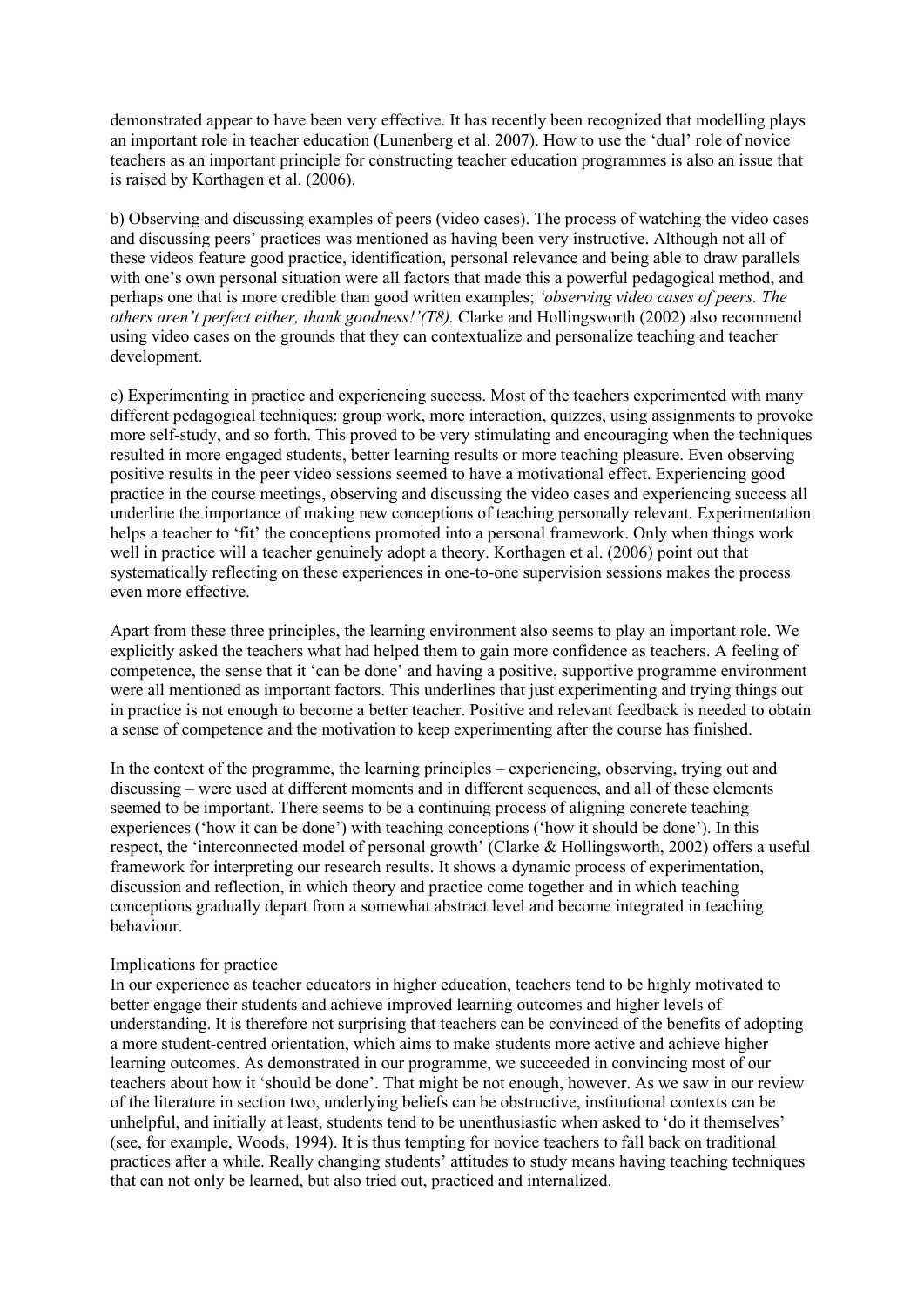In the first place, it is important to have a course programme that shows teachers how it can be done. Experiencing what it is like to be a student in the context of the course meetings seemed to be helpful. Furthermore, teachers have to be stimulated to experiment with new teaching techniques, receive feedback on these and to experience success in order to have the strength and motivation to continue with this behaviour after the programme. Finally, having a positive, constructive learning environment seems to be important. Teachers have to feel secure enough to try out new teaching techniques in practice and to show recordings of their experiences to their colleagues in the context of the course group.

Although not mentioned explicitly, indirectly, the above-mentioned programme characteristics – observing others, experiencing teaching methods, role modelling, discussing and reflecting together, supporting and mentoring each other – are contingent on having an intensive programme context in which ongoing exchange can occur with peers in a safe environment. It is necessary to have a shielded, classroom-like context in which teachers who are 'in the same boat' can share their concerns and experiences. Long-term, portfolio-type teacher education programmes that are structured around the individual would appear to be less suitable for this approach.

The use of field experiences is not easy to realize in a higher education context. In particular, in research universities, teaching is normally only one of a member of staff's duties. Despite this, we consider it important to find ways of realizing this linkage between theory and practice. Finally, much is asked of the teacher educator. Acting as a model for adequate teaching behaviour, shaping a safe learning environment, promoting, organizing and coaching reflection; the professionalization of teacher educators themselves seems to be a key issue, and should form a distinct theme in teacher education courses.

## 6. LIMITATIONS AND FURTHER RESEARCH

Our study focused on UAS teachers. As mentioned previously, these teachers believe that it is extremely important to be an effective teacher, and most are motivated to attend teacher education programmes. By contrast, teachers at research universities have considerable research duties and usually have to be 'won over' to attend teacher induction programmes. It would be interesting to find out how the above-mentioned principles might be effectively applied in a research university context.

Second, our study was based exclusively on self-reporting by teachers. Using theoretical notions from the context of secondary education, we attempted to show that strong pedagogical principles could lead to sustainable change in teaching behaviour. Of course, we cannot be sure about the profundity and sustainability of the change in teaching conceptions without using stronger research methods, such as class observations, however difficult these may be to realize in practice.

Lastly, we conducted an in-depth study of the experiences of just 12 Dutch teachers, teaching in Dutch institutions, in the context of just one induction programme. Care thus has to be taken when generalizing the results. Despite this, we have attempted to raise our idiosyncratic experiences to a more general level by showing that our results do indeed tally with data from other areas of teacher education research.

## 7. REFERENCES

Brouwer, N. & Korthagen, F. (2009). Can Teacher Education Make a Difference? *American Educational Research Journal, 42,* 153-224.

Clarke, D. & Hollingsworth, H. (2002). Elaborating a model of teacher professional growth. *Teaching and Teacher Education, 18,* 947-967.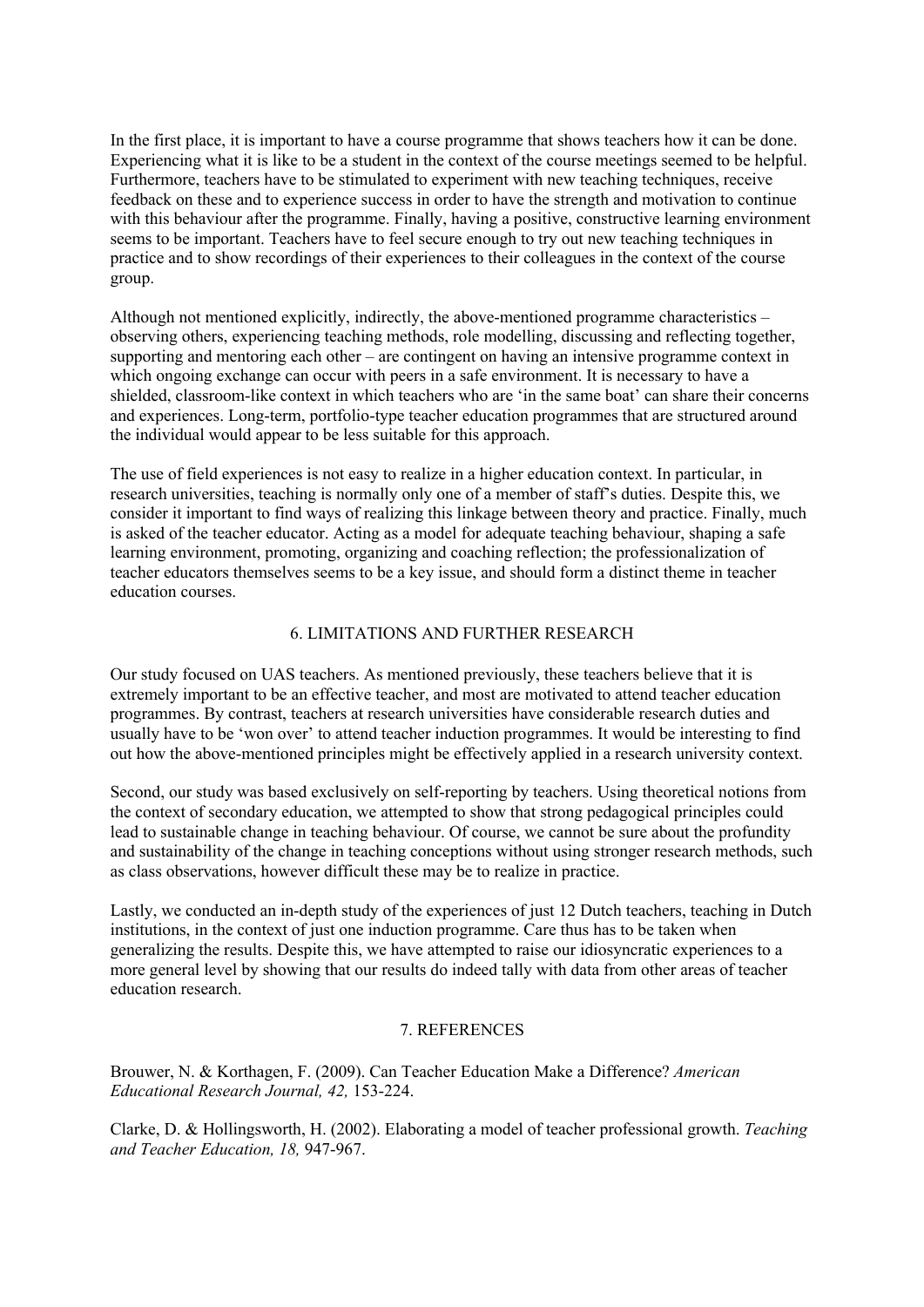Driel, V., Verloop, N., Van Werven, H. I., & Dekkers, H. (1997). Teachers' craft knowledge and curriculum innovation in higher engineering education. *Higher Education, 34,* 105-122.

Gibbs, G. & Coffey, M. (2004). The impact of training of university teachers on their teaching skills, their approach to teaching and the approach to learning of their students . *Active Learning in Higher Education, 5,* 88-100.

Guskey, T. R. (2002). Does It Make a Difference? Evaluating Professional Development. *Educational Leadership, 59,* 45-51.

Halliday, J. & Soden, R. (1998). Facilitating Changes in Lecturers' Understanding of Learning. *Teaching in Higher Education, 3,* 21-35.

Ho, A. S. P. (2000). A conceptual change approach to staff development: A model for programme design. *International Journal for Academic Development, 5,* 30-41.

Hollingsworth, S. (1989). Prior beliefs and Cognitive Change in learning to Teach. *American Educational Research Journal, 26,* 160-189.

Howard, G. (1980). Response shift bias: a problem in evaluating interventions with pre/post test self reports. *Evaluation Review, 4,* 93-106.

Kember, D. & Kwan, K. (2000). Lecturers' approaches to teaching and their relationship to conceptions of good teaching. *Instructional Science, 28,* 469-490.

Korthagen, F. & Kessels, P. A. M. (1999). Linking Theory and Practice: Changing the Pedagogy of teacher Education. *Educational Researcher, 28,* 4-17.

Korthagen, F., Loughran, J. J., & Russell, T. (2006). Developing fundamental principles for teacher education programmes and practices. *Teaching and Teacher Education, 22,* 1020-1041.

Lunenberg, M., Korthagen, F., & Swennen, A. (2007). The teacher educator as a role model. Teacher and Teacher Education. *Teaching and Teacher Education, 23,* 586-601.

Martin, E., Prosser, M., Trigwell, K., Ramsden, P., & Benjamin, J. (2000). What university teachers teach and how they teach it. *Instructional Science, 28,* 387-412.

Marton, F. (1986). Phenomenography - A research approach investigating different understandings of reality. *Journal of Thought, 21,* 28-49.

McAlpine, L. & Weston, C. (2000). Reflection: Issues related to improving professors' teaching and students' learning. *Instructional Science, 28,* 363-385.

Murray, K. & MacDonald, R. (1997). The disjunction between lecturers' conceptions of teaching and their claimed educational practice. *Higher Education, 33,* 331-349.

Oosterheert, I. E. & Vermunt, J. D. (2003). Knowledge Constructing in Learning to Teach: the role of dynamic sources. *Teachers and teaching: theory and practice, 9,* 157-173.

Pintrich, P. R., Marx, R. W., & Boyle, R. A. (1993). Beyond Cold Conceptual Change: The Role of Motivational beliefs and Classroom Contextual Factors in the Process of Conceptual Change. *Review of Educational Research, 63,* 167-199.

Postareff, L., Lindblom-Ylanne, S., & Nevgi, A. (2007). The effect of pedagogical training on teaching in higher education. *Teaching and Teacher Education, 23,* 557-571.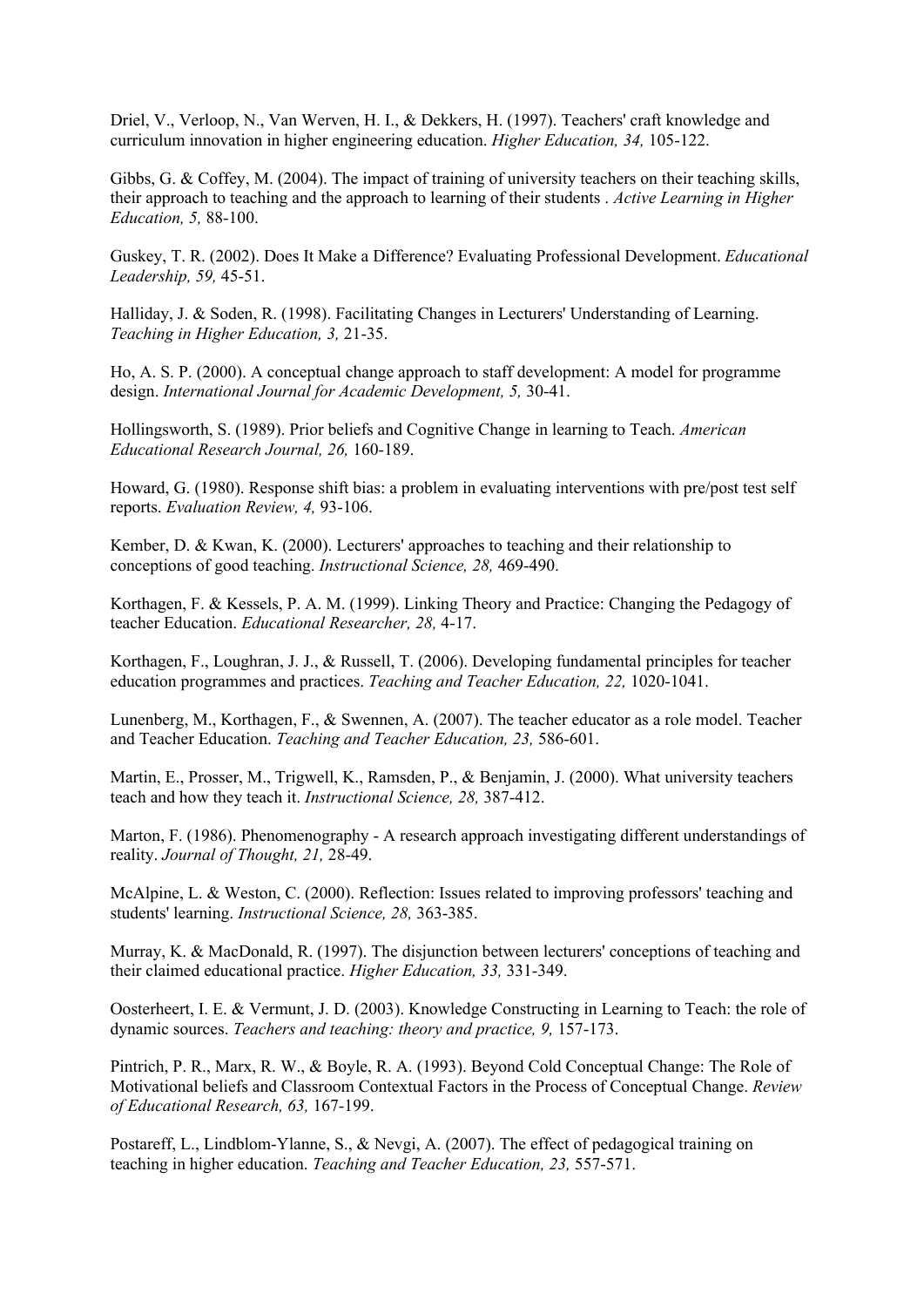Postareff, L. & Lindblom-Ylanne, S. (2009). Emotions and confidence within teaching in higher education. Paper presented to the13<sup>th</sup> biennial Conference EARLI, 25-29 August. Amsterdam, The Netherlands.

Prebble, T., Hargraves, H., Leach, L., Nadoo, K., Suddaby, G., & Zerpke, N. (2004). *Impact of student support services and academic development programmes on student outcomes in undergraduate tertiary study: a synthesis of the research* Wellington, New Zealand.

Samuelowicz, K. & Bain, J. D. (2001). Revisiting academics' beliefs about teaching and learning. *Higher Education, 41,* 299-325.

Stes, A. (2008). *The impact of instructional development in higher education: Effects on teachers and students.* Antwerpen: Universiteit van Antwerpen.

Stes, A., Min-Leliveld, M., Gijbels, D., & Van Petegem, P. (2010). The impact of instructional development in higher education: the state-of-the-art of the research. *Educational Research Review,* 25-49.

Stes, A., De Maeyer, S., & Van Petegem, P. (2008). Een Nederlandstalige versie van de ATI: een valide instrument om onderwijsaanpak van docenten in het hoger onderwijs te meten? *Pedagogische Studien, 85,* 95-106.

Strike, K. A. & Posner, G. J. (1992). A revisionist theory of conceptual change. In R.Duschl & R. Hamilton (Eds.), *Philosophy of Science, Cognitive Psychology, and Educational Theory and Practice* (pp. 147-176). Albany, NY: SUNY.

Tigelaar, D. E. H., Dolmans, D. H. J. M., Wolfhagen, I. H. A. P., & van der Vleuten, C. P. M. (2004). The development and validation of a framework for teaching competencies in higher education. *Higher Education, 48,* 253-268.

Trigwell, K., Prosser, M., & Waterhouse, F. (1999). Relations between teachers' approaches to teaching and students' approaches to learning. *Higher Education, 37,* 57-70.

Trigwell, K. & Prosser, M. (2004). Development and use of the approaches to teaching inventory. *Educational Psychology Review, 16,* 409-424.

Wideen, M., Mayer-Smith, J., & Moon, B. (1998). A Critical Analysis of the Research on Learning to Teach: Making the Case for an Ecological Perspective on Inquiry. *Review of Educational Research, 68,* 130-178.

Woods, D. R. (1994). *Problem-based learning: How to gain the most from PBL.* Hamilton, Ontario, Canada.: Donald R. Woods.

Wubbels, T. (1992). Taking account of student teachers' preconceptions. *Teaching and Teacher Education, 8,* 137-149.

Zeichner, K. & Tabachnik, B. R. (1981). Are the effects of university teaching washed out by school experiences? *Journal of Teacher Education,* -7.

Zwart, R., Wubbels, T., Bergen, Th. C. M., & Bolhuis, S. (2007). Experienced teacher learning within the context of reciprocal peer coaching. *Teachers and teaching: theory and practice, 13,* 165-187.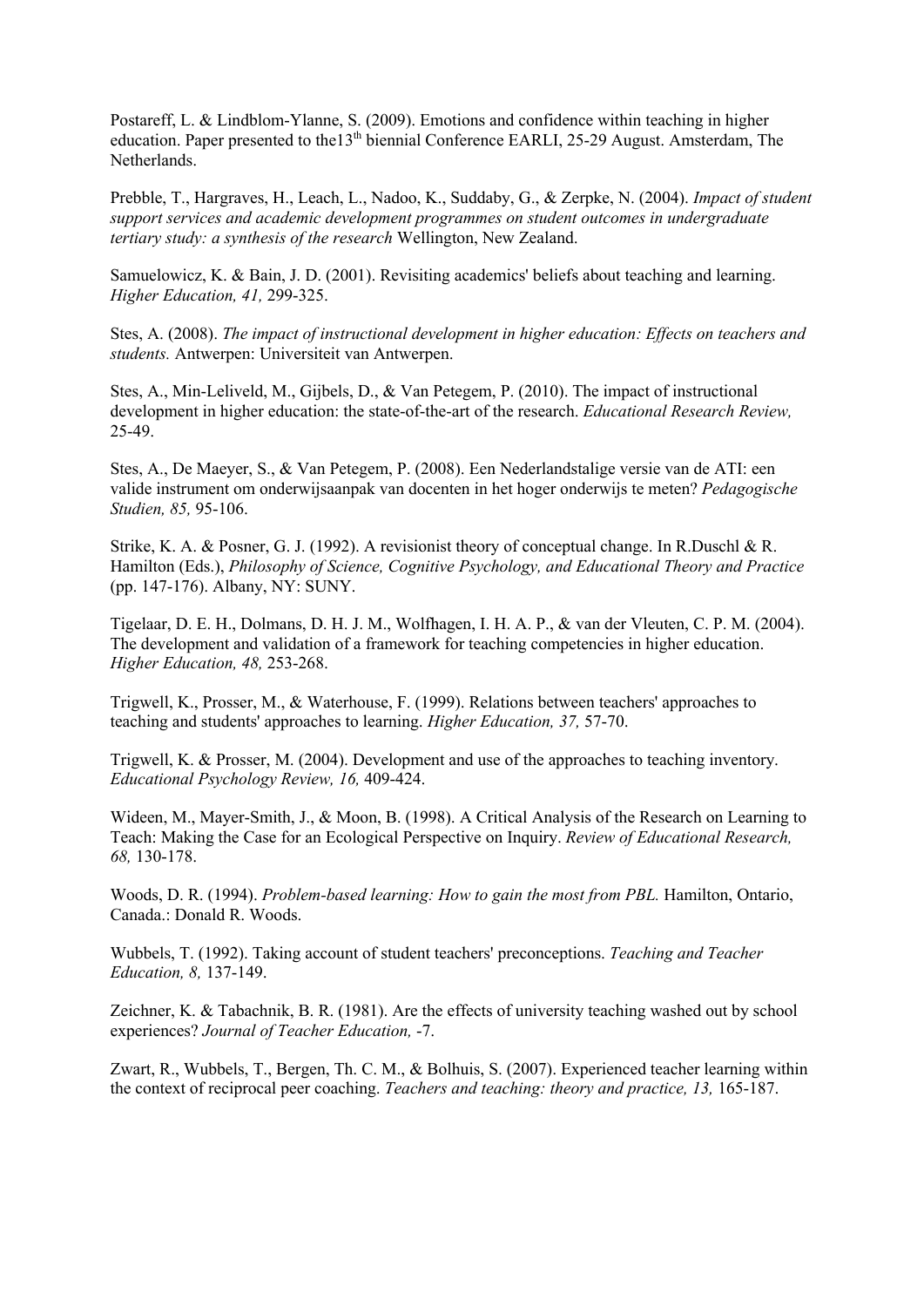## TABLES AND FIGURES

|    | Gen<br>der | <b>Teaching Subject</b>   | Training*                                   | No.<br>months<br>experience |
|----|------------|---------------------------|---------------------------------------------|-----------------------------|
|    | M          | Real Estate               | $TU - Geography$ , Academy of Arts (partly) | 12                          |
|    | M          | Communication             | UAS - Hospitality Management                | 24                          |
|    | M          | Health promotion          | $RU - Agriculture$                          | 19                          |
| 4  | M          | Law                       | $RU - Law$                                  |                             |
|    | M          | Chemical technology       | $RU$ – Chemical technology PhD              | 10                          |
| h. | M          | Tourism                   | $UAS - Tourism$                             | 24                          |
|    | M          | Human Resource Management | $UAS - HRM$                                 | 12                          |
| 8  | F          | Communication             | $RU - Literature$                           | >24                         |
| 9  | F          | Communication             | $RU - Educational Psychology$               | 17                          |
| 10 | M          | Ergotherapy               | RU – Kinaesthetic Science                   | 12                          |
| 11 | F          | Training & coaching       | $RU - Pedagogic sciences$                   | 24                          |
| 12 | M          | Chemistry                 | $RU$ – Chemistry PhD                        | 7                           |
| 13 | F          | Management                | $UAS - Marketing$                           | 30                          |

| 1. Motivation driven by student $\langle \rangle$ Motivation driven by teacher      |                                                                                                 |
|-------------------------------------------------------------------------------------|-------------------------------------------------------------------------------------------------|
|                                                                                     | 2. Teacher covering all content $\langle \rangle$ Students active with key concepts             |
|                                                                                     | 3. Subject knowledge $\langle \rangle$ > Vocational competences                                 |
|                                                                                     | 4. Knowledge as starting point $\langle \rangle$ Student experiences as starting point          |
| 5. Teacher links theory and practice $\leq$ > Student links theory and practice     |                                                                                                 |
|                                                                                     | 6. Interaction essential for learning $\langle \rangle$ = Interaction supplementary to learning |
| 7. Summative assessment is key $\langle \rangle$ > Formative assessment is key      |                                                                                                 |
| 8. Teacher focused on subject content $\leq$ > Teacher focused on student questions |                                                                                                 |
| 9. Same programme for all students $\langle \rangle$ > Customized programmes        |                                                                                                 |
|                                                                                     |                                                                                                 |

**Figure 1: The nine teaching dilemmas** 

| After finishing programme:<br>covers all content<br>with key concepts<br>$0\quad 0\quad 0\quad 0\quad 0\quad 0\quad 0$ | A. When time is limited, main<br>concern is that the teacher | Before start of programme:<br>$0\quad 0\quad 0\quad 0\quad 0\quad 0\quad 0$ | B. When time is limited, main<br>concern is that students are active |
|------------------------------------------------------------------------------------------------------------------------|--------------------------------------------------------------|-----------------------------------------------------------------------------|----------------------------------------------------------------------|
|------------------------------------------------------------------------------------------------------------------------|--------------------------------------------------------------|-----------------------------------------------------------------------------|----------------------------------------------------------------------|

**Figure 2: Example of Dilemma 2 as presented to the teachers**

| Table 2: Results of ATI. Scores on SCCF and ITTF dimensions for backup group (N=139), our research |  |
|----------------------------------------------------------------------------------------------------|--|
| group ( $N=12$ ) and Stes' research group (2008, $N=20$ )                                          |  |

|                                | <b>SCCF</b>                      |                                    |                                                     | <b>ITTF</b>                      |                                    |                                                            |
|--------------------------------|----------------------------------|------------------------------------|-----------------------------------------------------|----------------------------------|------------------------------------|------------------------------------------------------------|
| 5-point Likert scales          | <b>Mean Pre-test</b><br>$+$ (SD) | <b>Mean Post-</b><br>$test + (SD)$ | <b>Mean Difference (Post-</b><br>$test - pre-test)$ | <b>Mean Pre-test</b><br>$+$ (SD) | <b>Mean Post-</b><br>$test + (SD)$ | <b>Mean Difference (Post-test)</b><br>$-$ pre-test) = (SD) |
| Our research group             | 3.26(0.50)                       | 3.35(0.57)                         | $0.09$ $(0.45)$                                     | 3.29(0.75)                       | 3.03(0.69)                         | $-0.27$ $(0.51)$                                           |
| $(N=12)$                       |                                  |                                    |                                                     |                                  |                                    |                                                            |
| Our back up group<br>$(N=139)$ | 3.23(0.68)                       | 3.54(0.53)                         | $0.31***$<br>(0.64)                                 | 3.46(0.57)                       | 3.36(0.51)                         | $-0.10(0.58)$                                              |
| Stes' (2008a) research         | 2.56(0.87)                       | (0.85)<br>3.25                     | $0.69**$                                            |                                  |                                    |                                                            |
| group $(N=20)$                 |                                  |                                    |                                                     |                                  |                                    |                                                            |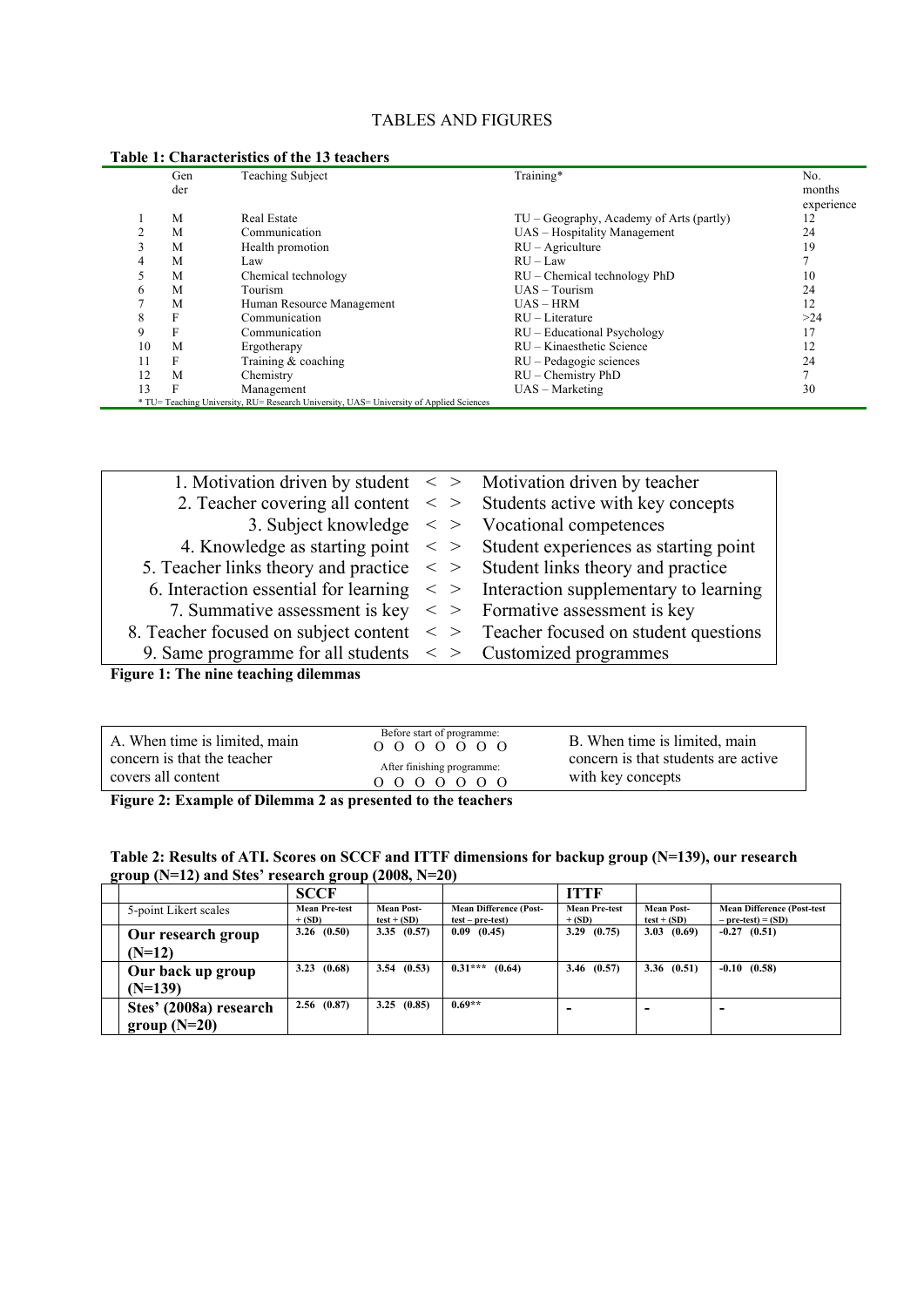| Table 3: Mean scores for the nine dilemmas on seven-point Likert scales; pre-test, post-test and difference |
|-------------------------------------------------------------------------------------------------------------|
| between both tests (sorted by mean post-test).                                                              |

| $N=12$<br>7-point Likert scale<br>Dilemmas | pre-test<br>Mean | င္တ  | post-test<br>Mean | င္တ  | minus<br>ပ္ပိ<br><b>in</b><br>-test)<br>Differen<br>(Post-tes<br>ere | င္တ  |
|--------------------------------------------|------------------|------|-------------------|------|----------------------------------------------------------------------|------|
| 2. Student activity                        | 5,50             | 1,24 | 6,08              | 0,67 | 0,58                                                                 | 1,00 |
| 3. Vocational competences                  | 5,50             | 1,45 | 5,67              | 1,30 | 0,17                                                                 | 1,90 |
| 6. Interaction essential for learning      | 5,00             | 1,21 | 5,50              | 1,09 | 0,50                                                                 | 1,24 |
| 9. Customized programmes                   | 5,08             | 1,44 | 5,25              | 1,77 | 0,17                                                                 | 2,25 |
| 7. Formative assessment is key             | 3,67             | 1,56 | 4,83              | 1,70 | 1,17                                                                 | 1,99 |
| 1. Motivation driven by teacher            | 5,25             | 1,36 | 4,58              | 1,62 | $-0.67$                                                              | 1,23 |
| 4. Student experiences starting point      | 4,08             | 1,56 | 4,25              | 1,82 | 0,17                                                                 | 1,59 |
| 5. Student links theory and practice       | 3,50             | 1,98 | 4,17              | 1,53 | 0,67                                                                 | 2,43 |
| 8. Focused on student questions            | 3,67             | 1,78 | 4.08              | 1.24 | 0,42                                                                 | 1,31 |

|                                  | Table 4: Reported positive change on the nine dilemmas in the interviews. (Sorted by T = number of persons that |
|----------------------------------|-----------------------------------------------------------------------------------------------------------------|
| reported change on this dilemma) |                                                                                                                 |

| <b>Dilemmas</b>                       | 2 |   |   |   |   | 8 | 9 | 10 | 12 |   |   |
|---------------------------------------|---|---|---|---|---|---|---|----|----|---|---|
|                                       |   |   |   |   |   |   |   |    |    |   |   |
| 6. Interaction essential for learning | x |   | x | x | x | x | x | x  |    |   |   |
| 2. Student activity                   |   | x | x | x |   | x |   | x  |    |   | 5 |
| 7. Formative assessment               | x |   |   | x | x |   |   | x  |    | x | 5 |
| 5. Student links theory and practice  | x | x | x |   |   |   |   |    |    | x | 4 |
| 4. Student experiences starting point | X |   |   |   |   |   | x |    |    | x | 3 |
| 3. Vocational competences             |   | x | x |   |   |   |   |    |    |   | 2 |
| 1. Motivation by teacher              |   |   |   |   |   |   |   |    |    | x |   |
| 8. Focused on student questions       |   |   |   |   |   | x |   |    |    |   |   |
| 9. Customized programmes              |   |   |   |   |   |   |   |    |    | x |   |

| Table 5: Logbook Question A. What new insights did you gain? (NS = number of statements, T= number of participants |  |  |
|--------------------------------------------------------------------------------------------------------------------|--|--|
| that reported change in this category)                                                                             |  |  |

| Category                                                    | Examples                                                                                                                                                                                             | NS/T |
|-------------------------------------------------------------|------------------------------------------------------------------------------------------------------------------------------------------------------------------------------------------------------|------|
| A1 Role of Assessment                                       | 'Thinking about assessment forces one to reflect on the whole' (Teacher 5).<br>How teachers differ in grading a test, even when there is an response model' $(T6)$ .                                 | 13/8 |
| A2.1. Understanding learning<br>processes in general        | 'More convinced about connecting with students' (T2).<br>A better understanding of the learning processes and how to connect with them' (T5).                                                        | 13/6 |
| A2.2. Understanding learning<br>processes: student activity | In the lessons students have to get active themselves, it is not my responsibility to entertain them'<br>(T11).<br>'The student has to cover the course material, not the teacher' (T12).            | 11/8 |
| A3 Awareness of teacher influence                           | 'More aware. Thinking about my own role' (T6).<br>'Gradually more grip on how I teach' (T11).<br>'Makes you think about how you learn yourself' (T9).                                                | 13/8 |
| A4 More focused designing                                   | 'Course design: using learning objectives' (T4).<br>'More aware that good preparation really works' (T8).<br>'Taking the course objectives as a starting point instead of the course content' (T13). | 15/8 |
| A5 Awareness of complexity                                  | 'To reach all students optimally is difficult' (T4).<br>'Formulating objectives is difficult' (T10).<br>'Simple image of teaching has to be adjusted, there is a lot to learn' (T11).                | 7/6  |
| A6 Awareness of strengths                                   | 'Confirmation of ideas' (T3).                                                                                                                                                                        | 4/3  |
| Not interpretable                                           |                                                                                                                                                                                                      | 9/6  |

#### **Table 6: Logbook Question B. What did you change in your actual practice? (NS = number of statements, T = number of participants that reported change in this category)**

| ategory                                      | Examples                                                                                                                                  | NS/T |
|----------------------------------------------|-------------------------------------------------------------------------------------------------------------------------------------------|------|
| B1 Experimenting with teaching<br>techmiques | 'Started to work in a more varied way. More teaching techniques' (Teacher 2).<br>'Students more engaged as a result of interaction' (T3). |      |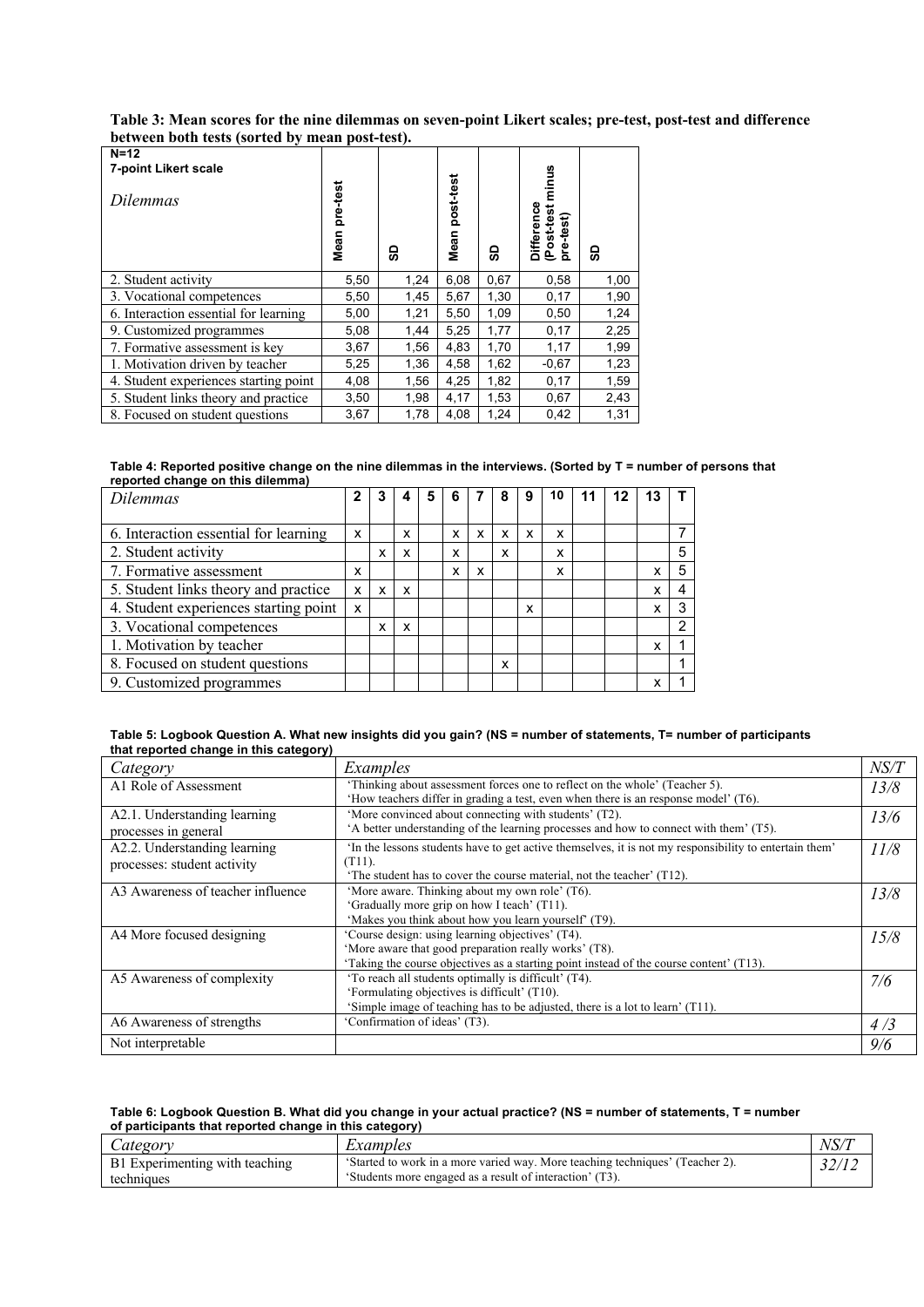| B <sub>2</sub> More focused teaching          | 'In lessons looking forward and looking back have become more natural' (T6).<br>'Yes, shaping my teaching better. Good and thorough preparation for my classes' (T10).                                                                             | 14/10 |
|-----------------------------------------------|----------------------------------------------------------------------------------------------------------------------------------------------------------------------------------------------------------------------------------------------------|-------|
| B <sub>3</sub> More reflection                | 'More critical thinking about design' (T5).<br>Think more about how to give the students more grip on the subject' (T9).                                                                                                                           | 13/9  |
| B4 Pedagogical approach                       | ' More outspoken in my teaching' (T9).<br>'Involving quiet students' (T11).                                                                                                                                                                        | 10/7  |
| B5 Assessment serving the learning<br>process | 'Started to use formative assessment and to apply the things I learned about assessment'<br>(T5).<br>'Improvement of assessment: quality control beforehand, use of test matrix, better<br>questions, response model, better cutting score' (T12). | 10/4  |
| B6 Discussion with colleagues                 | 'More discussion with colleagues' (T10).<br>'More listening to experiences of colleagues' (T13).                                                                                                                                                   | 3/3   |
| Not interpretable                             |                                                                                                                                                                                                                                                    | 7/2   |

#### **Table 7: Logbook Question C. How did these changing insights help you? (NS = number of statements, T = number of participants that reported change in this category)**

| . <i>. .</i>                     |                                                                                                        |       |  |
|----------------------------------|--------------------------------------------------------------------------------------------------------|-------|--|
| Category                         | Examples                                                                                               | NS/T  |  |
| C1 Experiencing good practices   | 'The programme in itself acts as a mirror for the department' (Teacher 9).                             | 30/12 |  |
| during the programme,            | 'Experiencing learning as a student' (T11).                                                            |       |  |
| congruence                       | 'Commitment and effort of teacher educators as an example' (T6).                                       |       |  |
| C <sub>2</sub> Video observation | 'Observing your own behaviour and that of colleagues and understanding what it means to them' (T4).    | 13/9  |  |
|                                  | "Creating and observing your own video case plus positive/constructive treatment in the programme"     |       |  |
|                                  | $(T10)$ .                                                                                              |       |  |
|                                  | 'Observing own video case and those of colleagues – how boring it is when you're too long-winded'      |       |  |
|                                  | $(T11)$ .                                                                                              |       |  |
| C3 Experiencing success          | 'Students find it more challenging and get more feeling for the course content' (T2).                  | 8/7   |  |
|                                  | The fact that students become more active and that I can stand back and take some distance gives more  |       |  |
|                                  | confidence' (T11).                                                                                     |       |  |
| C4 Sharing experiences           | 'Sharing of experiences; recognition' (T10).                                                           | 9/7   |  |
|                                  | 'Feedback from the peer group' (T11).                                                                  |       |  |
| C5 Working on assignments        | 'Working on the third test of competence (course design) helped with thinking more conceptually' (T6). | 10/7  |  |
| C6 Theory handed over during     | 'Theory about lesson preparation' (T5).                                                                | 20/7  |  |
| the programme                    | 'Instruction about lectures: how much is forgotten!' (T10).                                            |       |  |
| C7 Personal meeting with         | 'Interview with teacher educator: naming strengths was stimulating' (T11).                             | 7/5   |  |
| teacher educator                 |                                                                                                        |       |  |
| Not interpretable                |                                                                                                        | $-/-$ |  |
|                                  |                                                                                                        |       |  |

#### **Table 8: Logbook Question E: What was considered to have helped them gain self-confidence? (NS = number of statements, T= number of participants that reported change in this category)**

| Category                                                              | Examples                                                                                                                                                                                                                                                                                                                   | NS/T |
|-----------------------------------------------------------------------|----------------------------------------------------------------------------------------------------------------------------------------------------------------------------------------------------------------------------------------------------------------------------------------------------------------------------|------|
| E1 Receiving (positive)<br>feedback                                   | 'Positive-critical way of teaching by teacher educator and stimulating feedback' (Teacher 6).<br>'The combination of action and getting feedback' (T11).<br>'Especially feedback in peer group and of peers in video cases, because of positive reactions'<br>$(T13)$ .                                                    | 17/8 |
| E2 Experiencing success in<br>teaching practice                       | 'Experiencing what it feels like when lessons and solutions turn out well' (T5).<br>'A successful lesson doesn't just "happen" to me any more. More satisfaction about what I tried<br>out and what works out, because of more insight and having more grip on the issue' (T11).<br>'It helps to be better prepared' (T6). | 11/8 |
| E3 Experiencing competence                                            | The course programme provides guidance for development as a teacher and gives confidence by<br>changing a boring lesson into an interesting one' (T6).<br>'Being trained reassures. It has allowed me to make mistakes. I'm learning' (T6).                                                                                | 11/8 |
| E4 Experiencing good practices<br>during the programme,<br>congruence | The teacher educators' role modelling: the endeavour can be as enriching as a way to improve<br>your lessons' (T6).<br>'By seeing that there are more ways to realize your goals' (T7).                                                                                                                                    | 12/7 |
| E5 Sharing experiences with<br>colleagues in peer group               | 'Fun with colleagues' (T3).<br>'Consulting peers about your personal development plan (others have similar problems)'<br>'Especially working together in the peer group. A safe atmosphere enables you to show<br>vulnerability' (T11).                                                                                    | 9/6  |
| E6 More focused teaching                                              | 'More focused teaching. More focus on strengths instead of weaknesses and consequently more<br>confidence' (T11).                                                                                                                                                                                                          | 4/3  |
| E7 Comparing with others                                              | 'Observing video cases of peers. The others aren't perfect either, thank goodness!' (T8).                                                                                                                                                                                                                                  | 2/2  |
| Not interpretable                                                     |                                                                                                                                                                                                                                                                                                                            | 6/5  |